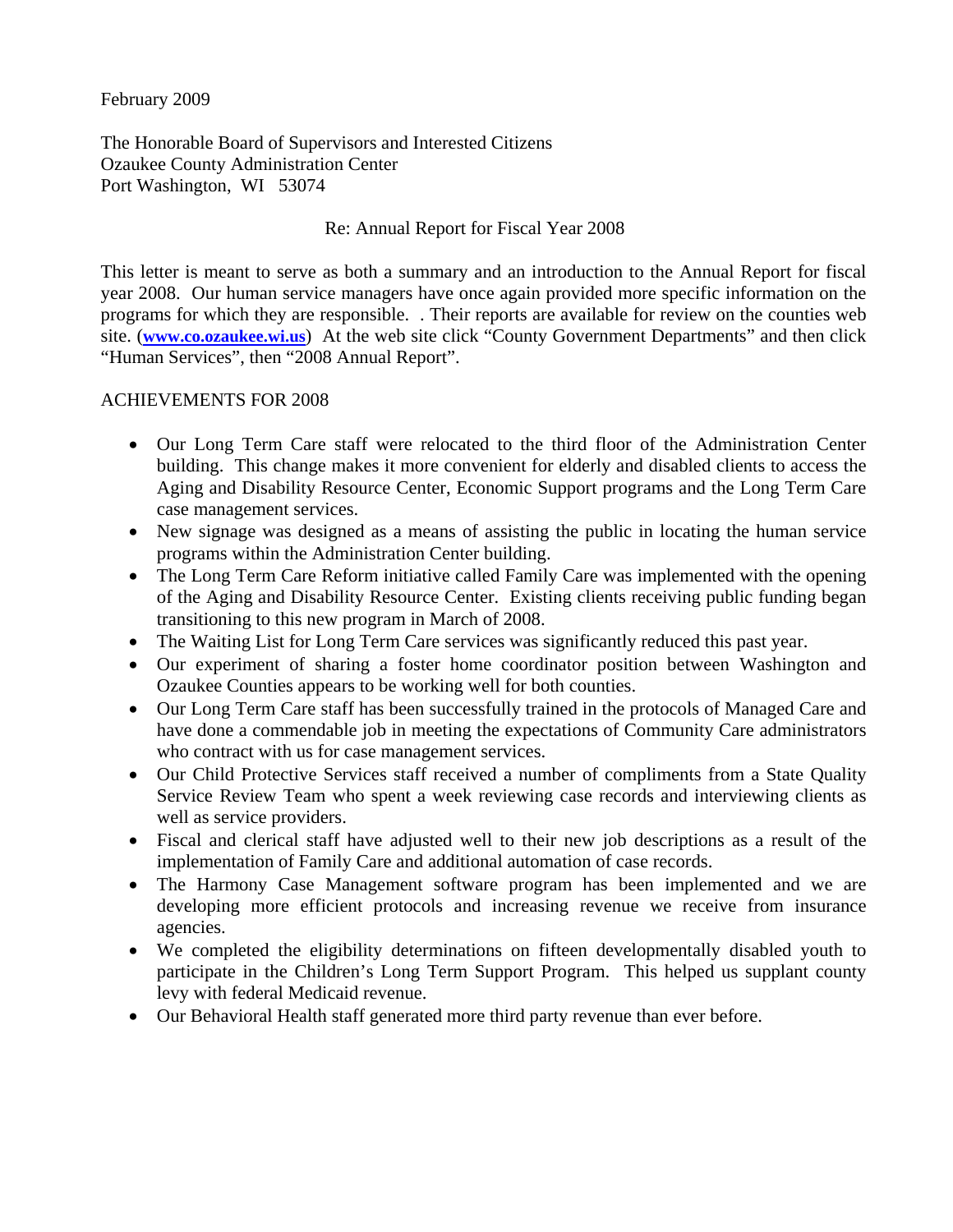# IDENTIFIED TRENDS

- Involuntary hospitalizations of persons thought to be dangerous to themselves or others was at a five year high during 2008. There were 231 such placements this past year as compared to a low of 149 in 2005.
- The number of persons placed in longer term state mental health facilities (Winnebago and Mendota) was at a five year high. Twelve individuals were placed for 704 days as compared to only two persons in 2005 for a total of 114 days. We were billed almost \$900 a day for these placements. The cost for placing persons thought to be dangerous into inpatient care exceeded our annual budget by \$376,867. One client alone cost us \$285,799.
- The number of phone calls to the COPE Hotline, funded in part by the Department of Human Services, was at a five year high. There were 26,241 calls during 2008 as compared to only 10,246 in 2005.
- The number of persons requiring placement in inpatient care for detoxification was at the lowest level in the past five years. There were 19 individuals placed for this purpose in 2008 compared to 45 in 2006.
- The average number of persons contacting the Aging and Disability Resource Center on a monthly basis rose from 229 in 2007 to 403 in 2008.
- The total number of Home Delivered Meals rose from 24,870 in 2007 to 29,660 in 2008. (For more detailed information about the Aging and Disability Resource Center, please refer to their annual report on the Ozaukee County web site).
- The cost of placing juvenile offenders in a correctional facility was at a five year high in 2008. We had a total cost of \$396,045 in 2008 compared to a low of \$59,162 in 2004. This court ordered expense exceeded our budget by \$206,089.
- Child Protective Service referrals were at a five year high in 2008. We received 457 referrals in 2008 compared to 329 in 2004.
- The number of Child Protective Service referrals opened for ongoing services was at a five year high. There were 80 cases opened in 2008 compared to 56 cases opened in 2004.
- The number of children removed from their own homes due to safety concerns was at a five year high. It was necessary to place 63 children in 2008 compared to 28 in 2004. The cost for court ordered foster care placements exceeded our annual budget by \$159,656.
- The cost of placing abused and neglected children in residential facilities was at a five year high. We incurred a cost of \$319,687 for such placements in 2008 compared to a low of \$45,570 in 2004. This exceeded our annual budget by \$94,959.
- The average monthly number of families receiving financial assistance for child care rose to a high of 299 compared to a low of 212 in 2005.
- The highest December total for persons receiving Medicaid was 4736 in December of 2008 compared to 3479 in December of 2004.
- The average monthly caseload for families receiving FoodShare benefits reached an all time high in 2008. There was an average monthly caseload of 943 in December of 2008 compared to 522 in December of 2004.
- There were a total of 282 children involved in the Birth to Three program in 2008 compared to 244 in 2004. This program provides services to children who are developmentally delayed.
- The number of Developmentally Disabled clients receiving services in our Long Term Care Division was at a five year high. We served 708 clients in 2008 compared to 567 in 2004.
- The number of children in the Summer Recreational Program for developmentally disabled youth was at a five year high. There were 25 youth involved in this program compared to 16 youth in 2004.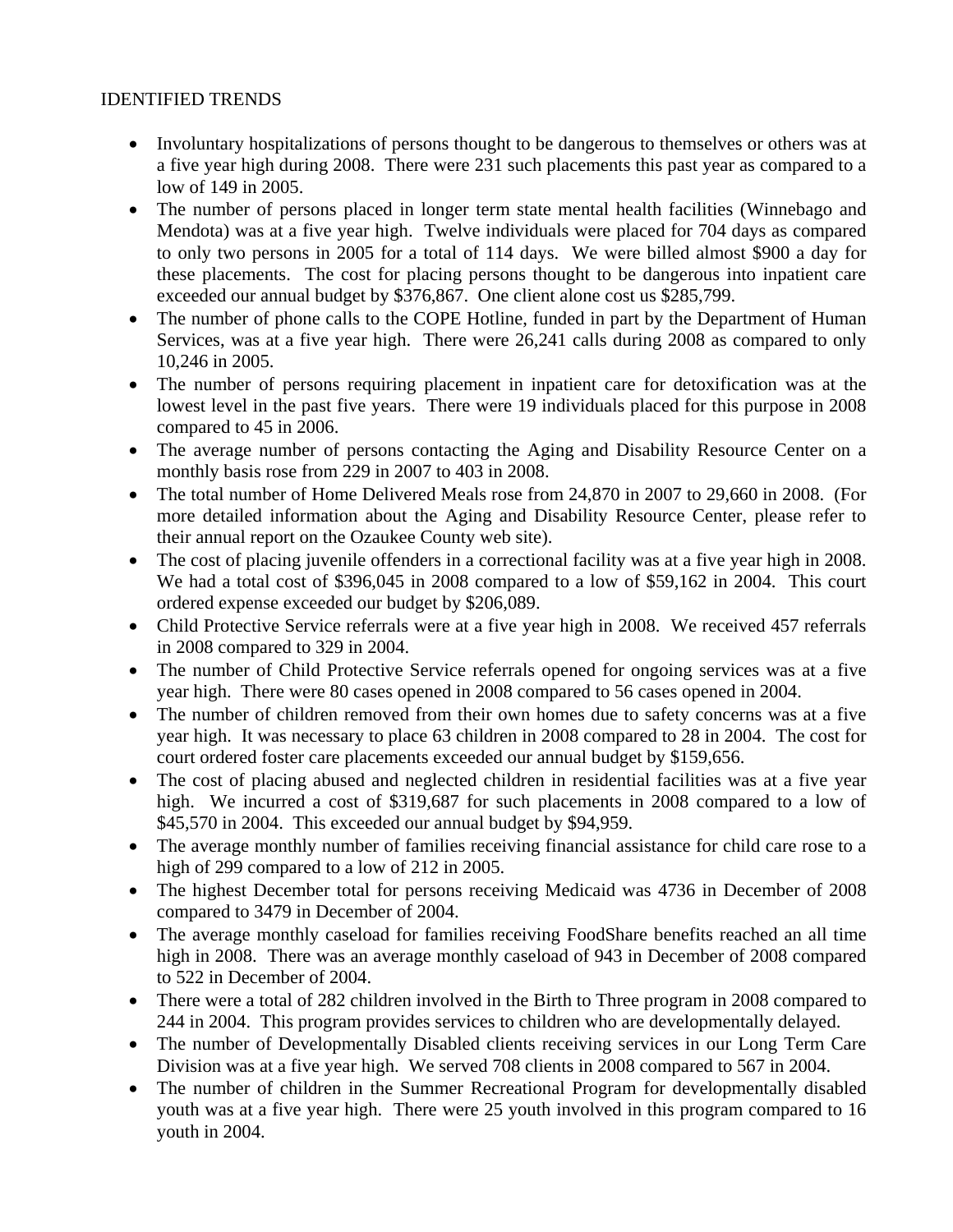- We began to transfer the fiscal responsibility for eligible elderly and developmentally disabled citizens to a private Managed Care Organization (Community Care Inc.) in March of 2008. It is estimated that this month delay in transferring fiscal responsibility resulted in the need for an additional \$200,000 to \$300,000 in county levy that was not in our 2008 budget. (The date we were expected to transfer cases to Community Care Inc. was determined by the State Department of Health and Family Services.)
- As a result of the cost centers in which we exceeded our budget in addition to the delay in transferring fiscal responsibility for Long Term Care clients to Community Care Inc., we were \$504,282 short of our state mandated contribution for the implementation of Family Care

# **CHALLENGES**

When I reviewed the proposed 2008 budget with the Ozaukee County Administrative Committee, I informed them that I had never before been as concerned about a budget as I was about this one. All of our high cost purchased service programs have been trending upward for the past five years. This trend has indeed continued through 2008.

Another concern in 2008 was the pending implementation of the Long Term Care Reform initiative called "Family Care." This meant that our Long Term Care staff would have to spend time learning managed care skills at the same time they were expected to meet the requirements of the federal waiver programs. The waiver programs previously administered by Human Services required a match of federal dollars with county dollars. A delay in the date of transferring fiscal responsibility to Community Care Inc. for administering the Family Care program would mean that we did not have sufficient monies in our 2008 budget to provide our required 40% match. (Indeed there was a month delay in the process of transitioning clients to the Family Care program.)

Current state laws and administrative rules frequently make county governments the "safety net" for vulnerable populations. These populations are: the frail elderly, disabled persons, severely emotionally disturbed persons, abused children and those who cannot provide basic needs for their families. These regulations also require that county governments will supplant state and federal revenue in order to keep our communities safe from serious juvenile offenders. State laws make counties responsible to pay the cost of placing individuals requiring emergency detentions into mental health facilities when private insurance does not exist or is inadequate.

Each of the areas in which we significantly exceeded our 2008 budget (mentioned above) were either services ordered through the court or mandated by law. Because we are expected to abide by our laws, the only strategy we can try to develop to control cost is to attempt to prevent court orders from becoming necessary. In my opinion, human services departments must hire staff for two basic reasons; to complete the task necessary for us to abide by court orders or to develop programs and services which will help prevent the need for court intervention.

During the current economic recession there will certainly be a significant increase in the number of vulnerable citizens referred to us and there will be an increased demand to protect individuals from themselves or others. I believe this demand will be greater than at any other time I have experienced as a human services director. Our courts will continue to make orders that are meant to serve the needs of those who are vulnerable and to protect our communities from those who are thought to be dangerous.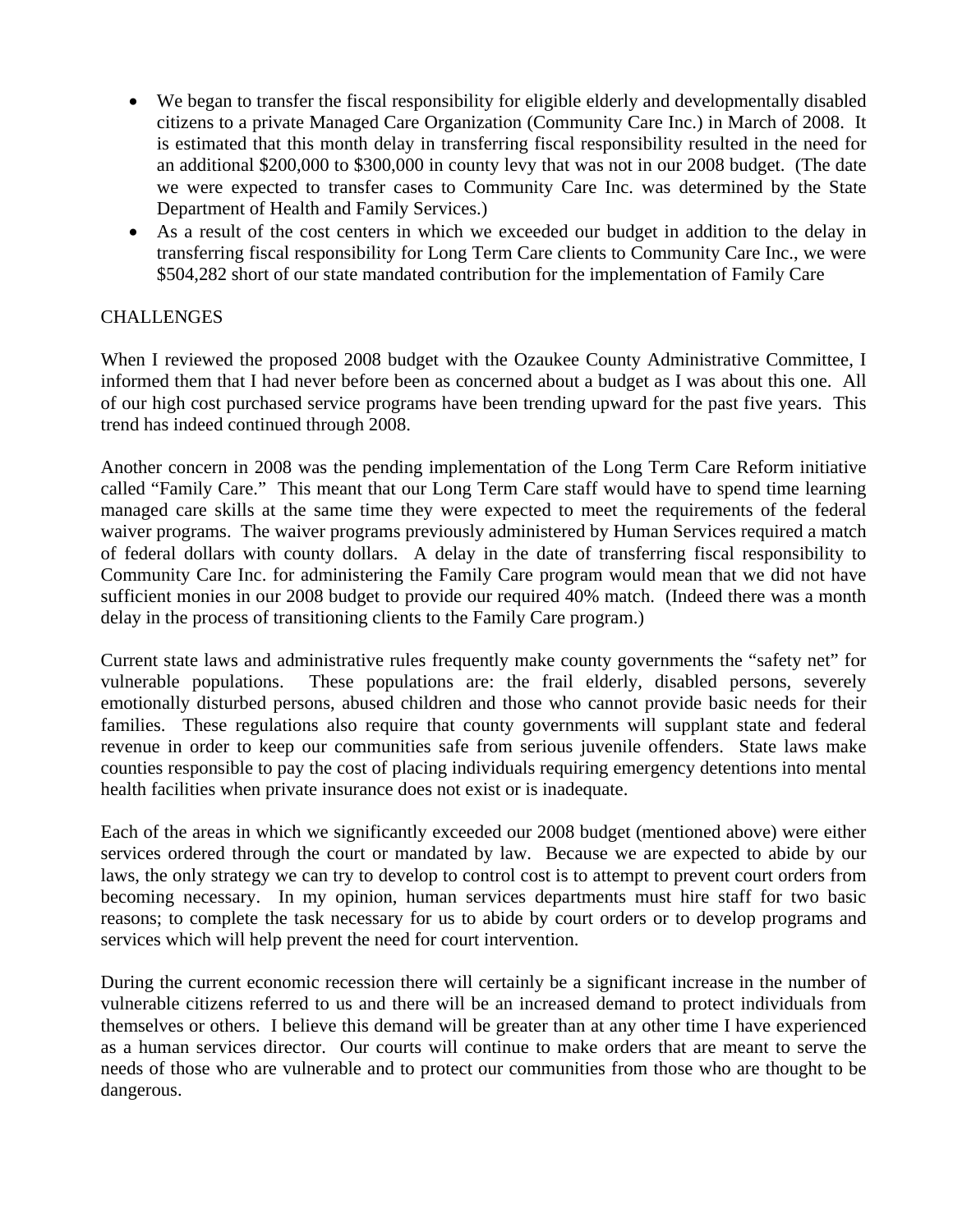I believe it is highly likely that any further reduction in staff for fiscal year 2010 will reduce our ability to control costs and result in more court orders for high cost interventions. If I am correct, this will once again require that we seek a transfer of money from the General Fund to cover our expenses. Our challenge is to convince others that this is a risk we should not take.

Respectfully Submitted,

Robert J. Haupt, Director Ozaukee County Department of Human Services

# **BEHAVIORAL HEALTH PROGRAMS**

\_\_\_\_\_\_\_\_\_\_\_\_\_\_\_\_\_\_\_\_\_\_\_\_\_\_\_\_\_\_\_\_\_\_\_\_\_\_\_\_\_\_\_\_\_\_\_\_\_\_\_\_\_\_\_\_\_\_\_\_\_\_\_\_\_\_\_\_\_\_\_\_\_\_\_\_\_\_\_\_\_\_

# **COUNSELING CENTER STATISTICS**

| <b>YEAR</b>              |    | 2004 | 2005 | 2006 | 2007 | 2008       |
|--------------------------|----|------|------|------|------|------------|
| NO.                      | ЛF | 692  | 726  | 886  | 834  | റാറ<br>032 |
| <b>LLIENTS</b><br>$\cap$ |    |      |      |      |      |            |



#### **Counseling Center Statistics**

# **VOLUNTARY HOSPITALIZATIONS**

Short term voluntary hospitalizations occur when a person is exhibiting serious mental health problems and/or some degree of dangerousness to themselves or others, and are willing to obtain help (sign themselves in to an inpatient facility) for these problems.

|                         | 2004 | 2005 | 2006      | 2007 | 2008 |
|-------------------------|------|------|-----------|------|------|
| ОF<br>NO.               | 24   | 18   | ⌒ 1<br>∠⊥ | . .  | ⊥J   |
| <b>CLIENTS</b><br>1 L D |      |      |           |      |      |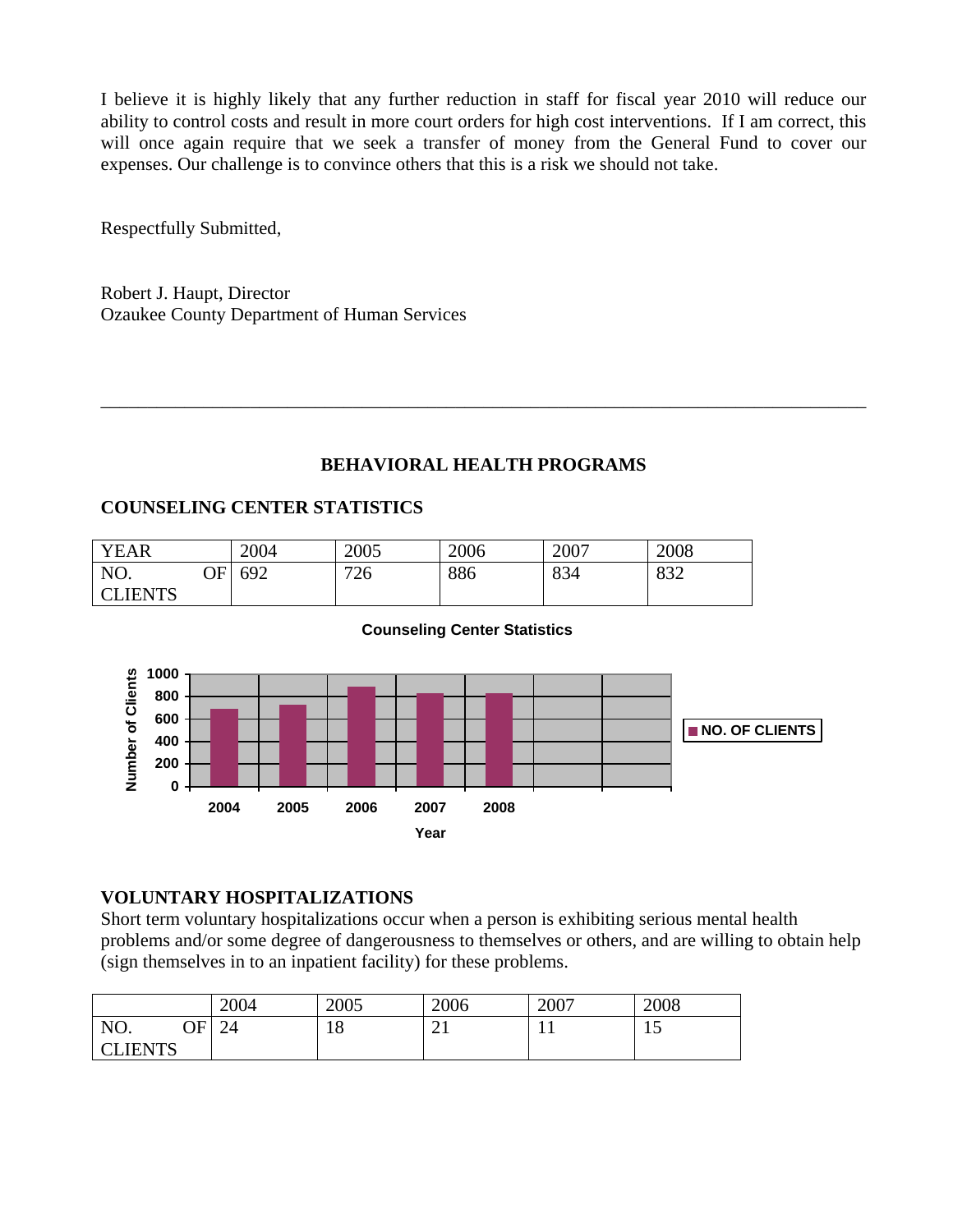**Voluntary Hospitalizations**



# **INVOLUNTARY HOSPITALIZATIONS (CHAPTER 51**)

An involuntary hospitalization occurs when an individual is exhibiting threatening behavior to themselves or another person as a result of a serious mental illness. Law enforcement officers are the only ones who can do these types of detentions.

|                | 2004                   | 2005 | 2006 | 2007 | 2008          |
|----------------|------------------------|------|------|------|---------------|
| NO.<br>∩F<br>w | $\bigcap$ 1 1<br>4 L L | 149  | 17Q  | 199  | 231<br>ا ل سے |
| <b>CLIENTS</b> |                        |      |      |      |               |

# **Involuntary Hospitalizations**



# **PLACEMENTS AT STATE HOSPITALS**

Placements occur when individuals with very severe mental illness do not respond to short term acute care or present problems that are too severe to be dealt with by the staff of an inpatient unit. Usually there is an issue of safety. Winnebago or Mendota are better equipped to handle these types of problems.

|                          | 2004 | 2005   | 2006 | 2007 | 2008 |
|--------------------------|------|--------|------|------|------|
| NO.<br>$\mathop{\rm OF}$ | ັ    | -<br>_ | ັ    |      | c    |
| <b>CLIENTS</b>           |      |        |      |      |      |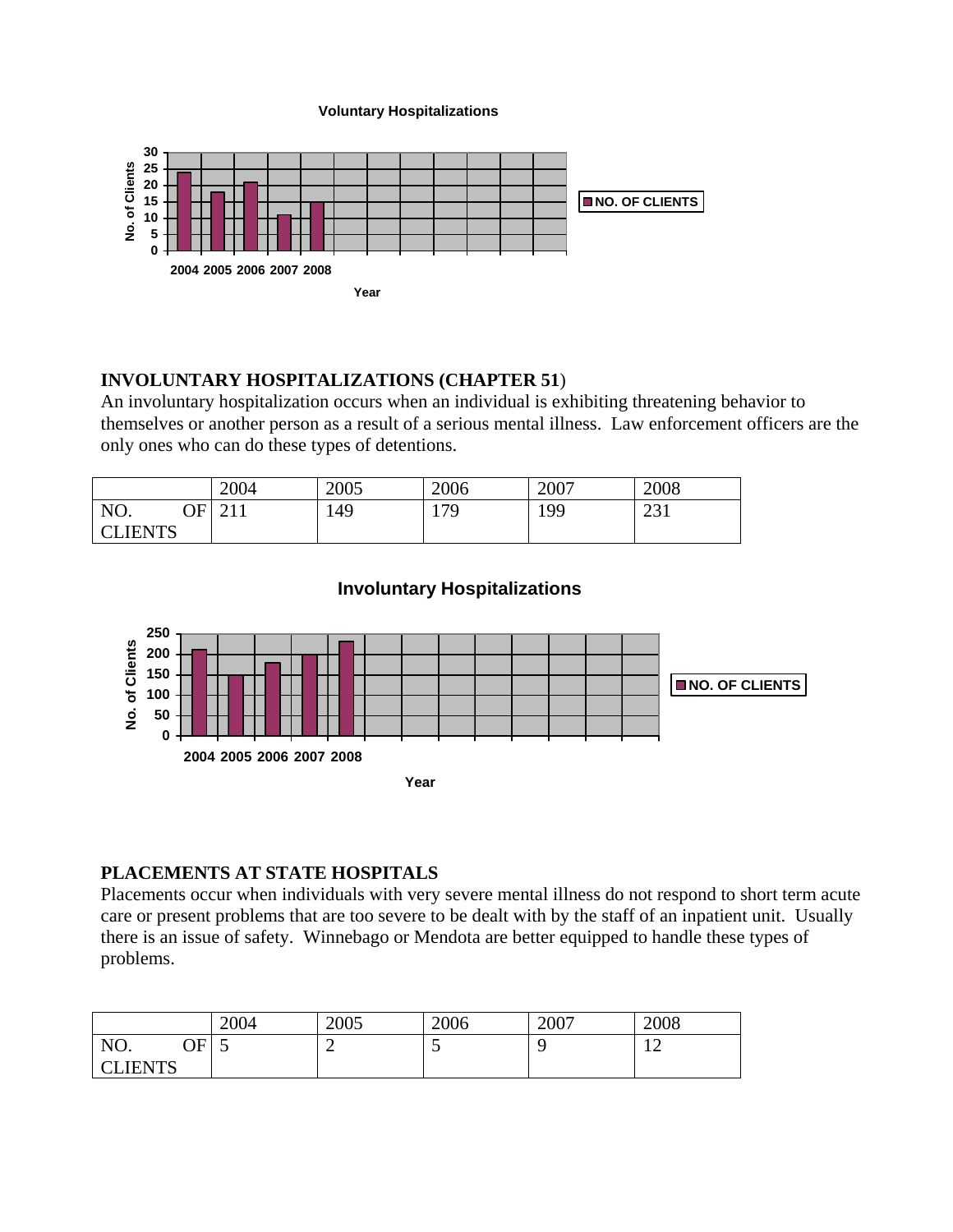

# **Placements at State Hospitals**

|                       | 2004 | 2005 | 2006 | 2007        | 2008 |
|-----------------------|------|------|------|-------------|------|
| NO. OF PLACEMENT DAYS | 676  | 14   | 142  | 503<br>ل∟∠ل | 704  |



# **COMMUNITY BASED RESIDENTIAL FACILITIES**

Clients who have severe and persistent mental illness may need to reside in a group home environment for several months to a year in order to achieve psychosocial rehabilitation.

|              | 2004                 | 2005 | 2006 | 2007                  | 2008 |
|--------------|----------------------|------|------|-----------------------|------|
| NO.<br>OF I  | 1 <sub>2</sub><br>⊥ၪ | 14   | 14   | 1 <sub>7</sub><br>. . | ⊥ັ   |
| <b>IFNTS</b> |                      |      |      |                       |      |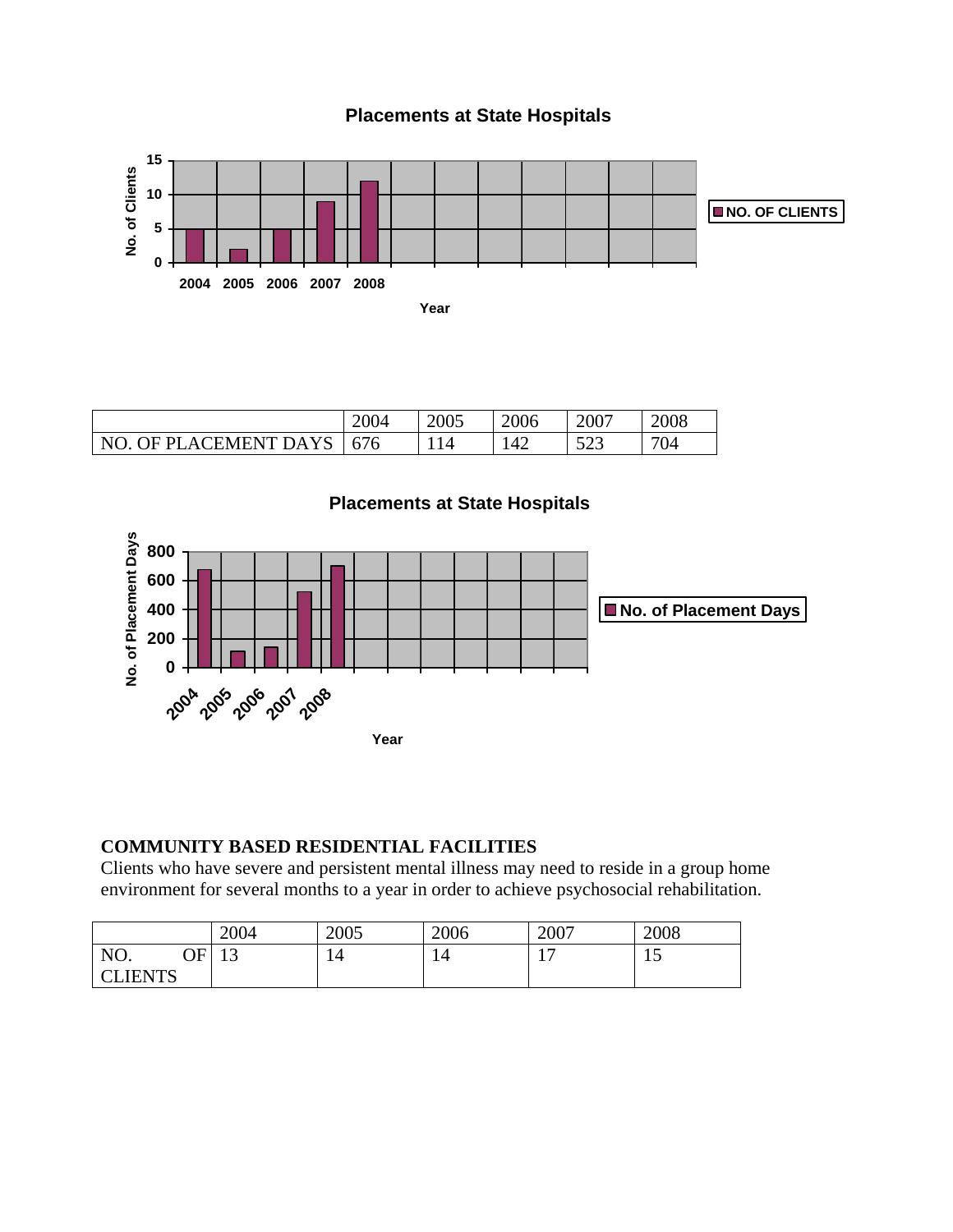

**Community Based Residential Facilities**

|                       | 2004  | 2005  | 2006 | 2007  | 2008 |
|-----------------------|-------|-------|------|-------|------|
| NO. OF PLACEMENT DAYS | 4,145 | 4,002 | 720  | 3,500 | 661  |

**Community Based Residential Facilities**



# **EMPLOYMENT SERVICES**

Portal Industries, Inc. (Grafton), can provide sheltered workshop services (and transportation), recreation/leisure activities (and transportation) and supported employment services to mentally ill clients.

|                   | 2003 | 2004 | 2005 | 2007 | 2008    |
|-------------------|------|------|------|------|---------|
| NO.<br>∩F.        |      | 14   | 28   | 29   | ി<br>ZU |
| <b>SHELTERED</b>  |      |      |      |      |         |
| <b>EMPLOYMENT</b> |      |      |      |      |         |
| <b>CLIENTS</b>    |      |      |      |      |         |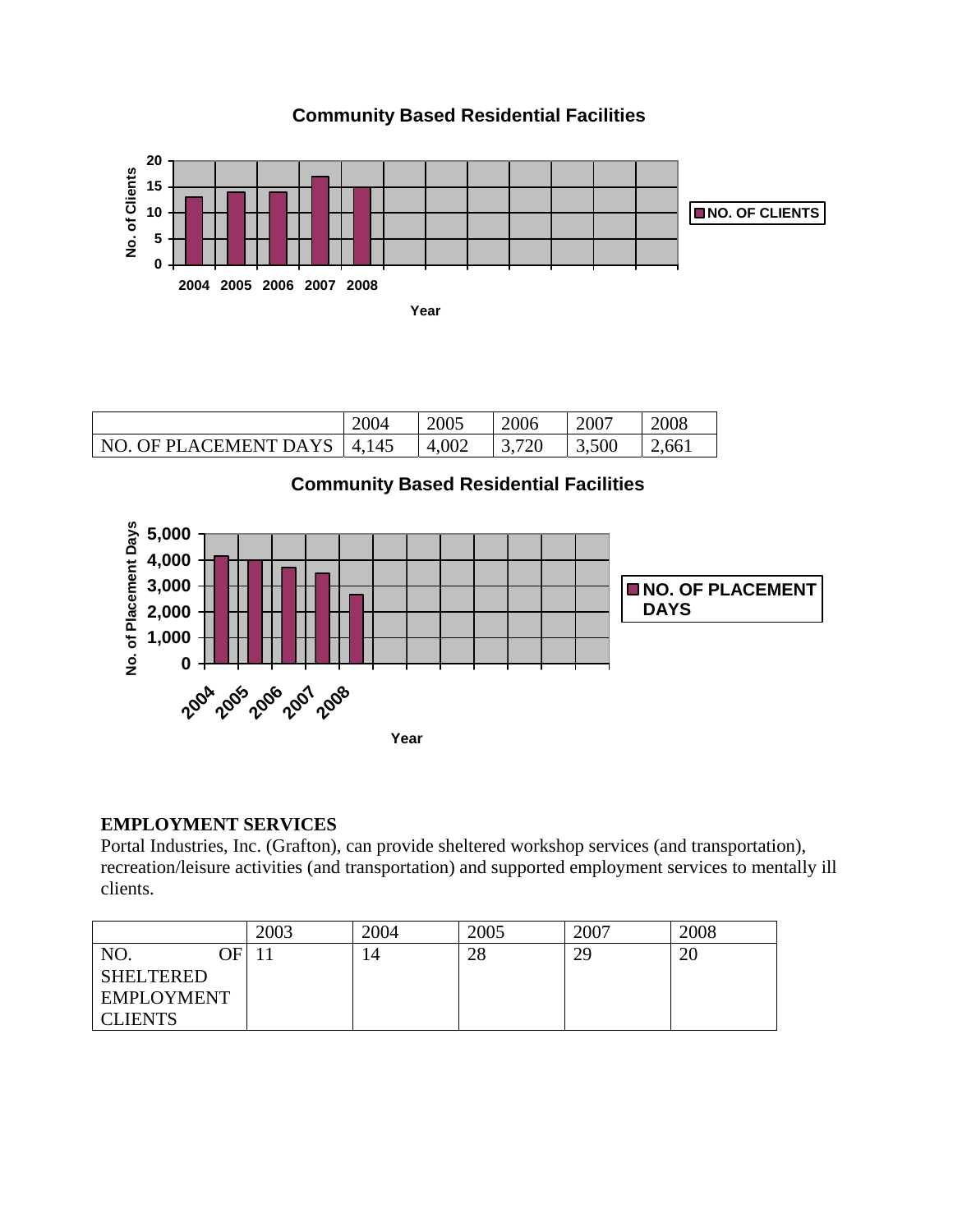#### **Sheltered Employment**



|                  | 2004 | 2005 | 2006 | 2007 | 2008 |
|------------------|------|------|------|------|------|
| NO. OF SUPPORTED |      | Q    |      |      |      |
| EMPLOYMENT       |      |      |      |      |      |
| <b>CLIENTS</b>   |      |      |      |      |      |

# **Supported Employment**



#### **HOTLINE SERVICES**

COPE Services, as it has for many years, continued to provide around the clock hotline services to county residents. A published 24 hour hotline is a requirement of our certification. It is also a very important part of the safety for citizens of the county who are experiencing emotional difficulties and/or mental illnesses, as well as chemical dependency problems. The Department provides training and backup to the many volunteers who make this service available to the County.

| *2007 numbers reflect a change in how calls are logged. They now include ALL calls. |  |  |  |  |
|-------------------------------------------------------------------------------------|--|--|--|--|
|                                                                                     |  |  |  |  |

|                            |        |        | $\sim$ $\sim$ |         |        |
|----------------------------|--------|--------|---------------|---------|--------|
|                            | 2004   | 2005   | 2006          | 2007    | 2008   |
| NO.<br>)F <br><b>CALLS</b> | 17,778 | 10,246 | 10,435        | 25,780* | 26,241 |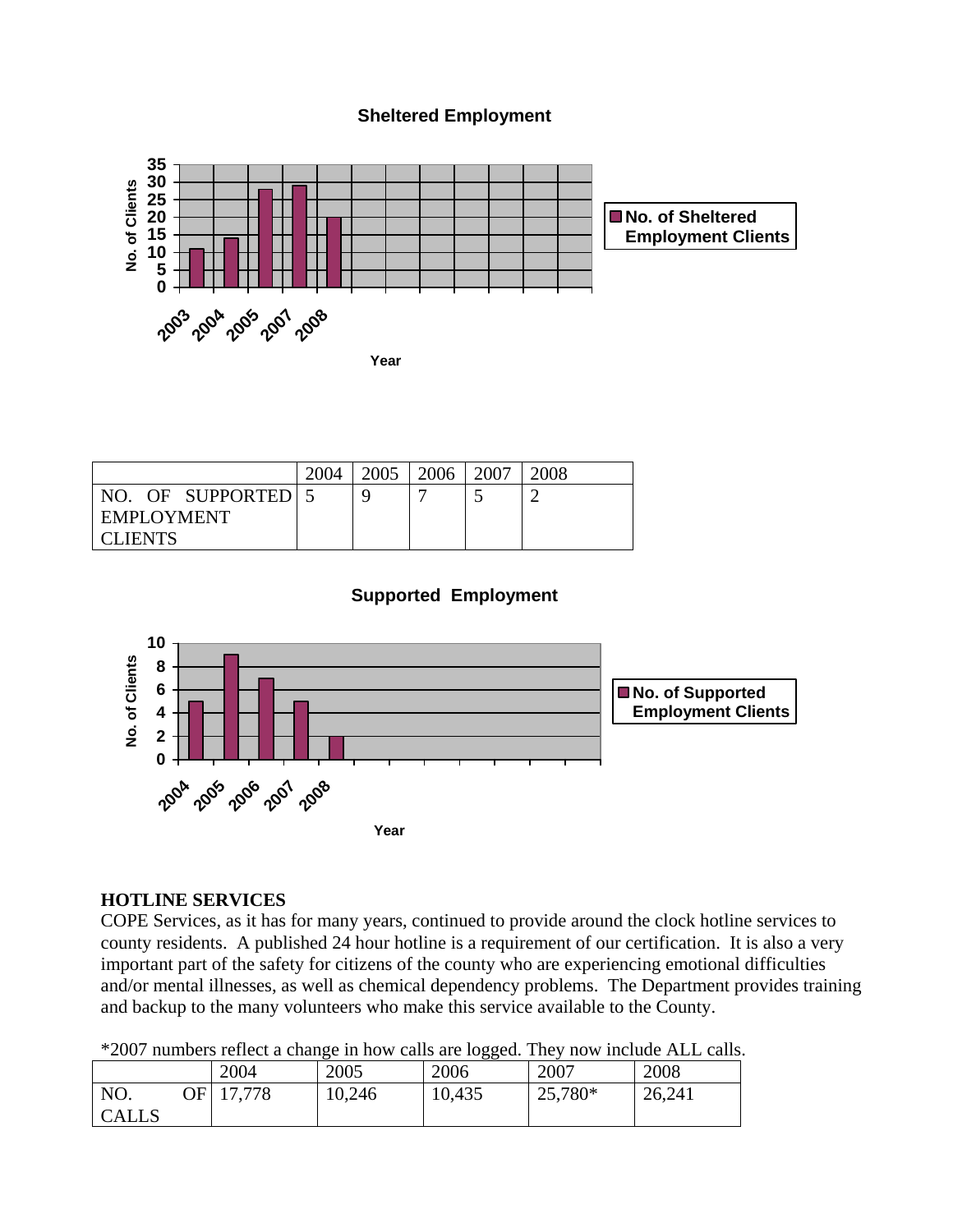



# **CHEMICAL DEPENDENCY SERVICES**

*Outpatient Services (Counseling Center)* 

|                |     | 2004          | 2005 | 2006 | 2007        | 2008 |
|----------------|-----|---------------|------|------|-------------|------|
| NO.            | ЭFІ | $\bigcap$ 1 1 | 256  | 307  | 215<br>ب کے | 203  |
| <b>CLIENTS</b> |     |               |      |      |             |      |





*Intoxicated Driver Program* 

|                    | 2004 | 2005 | 2006 | 2007 | 2008 |
|--------------------|------|------|------|------|------|
| NO.<br>ОF          | 437  | 404  | 458  | 458  | 414  |
| <b>ASSESSMENTS</b> |      |      |      |      |      |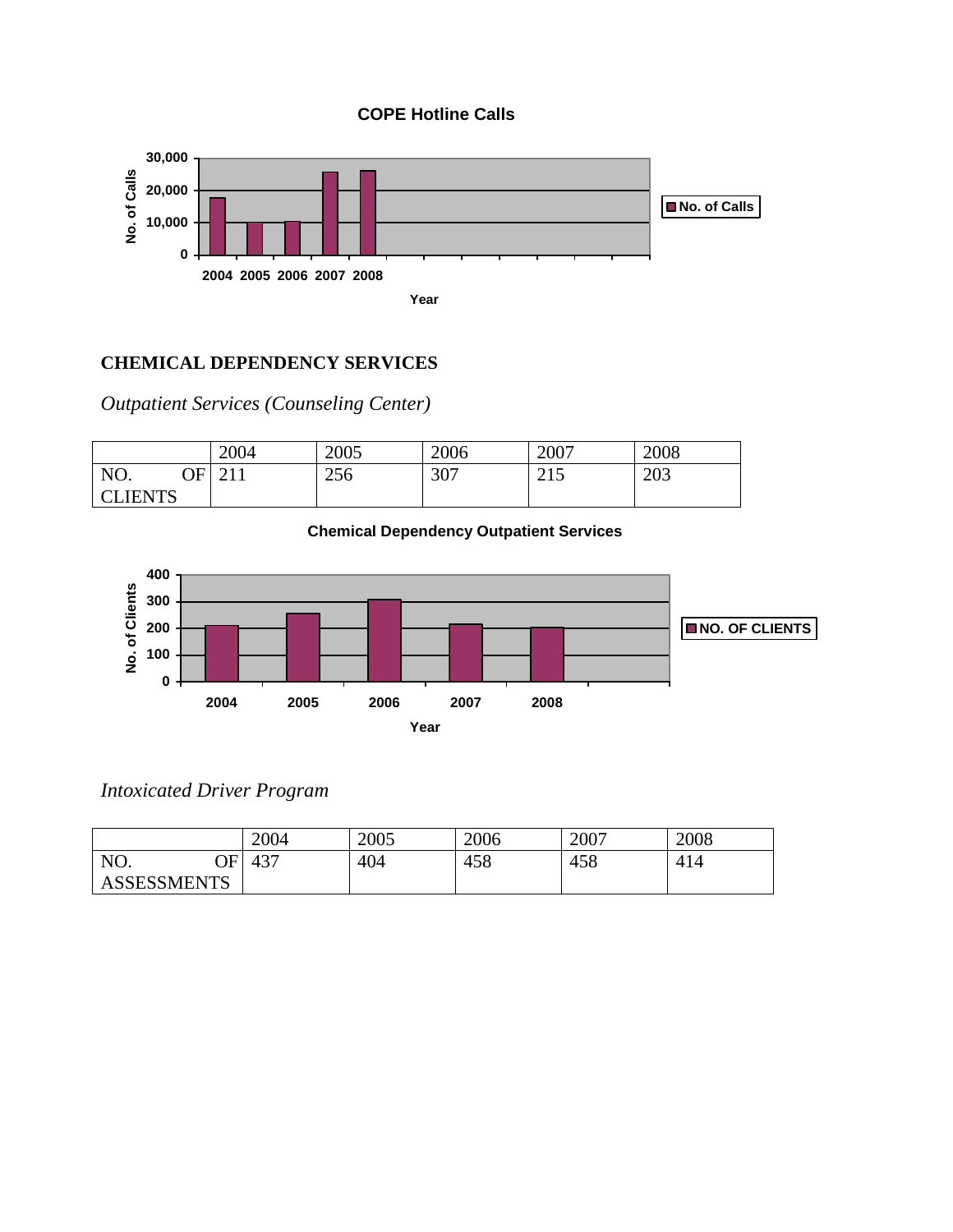



*Underage Drinking Assessments: (completed by the Ozaukee Council)* 

|                 | 2004 | 2005 | 2006 | 2007 | 2008 |
|-----------------|------|------|------|------|------|
| NO.<br>OFI      | 93   | 121  | 158  | 106  | 103  |
| <b>YOUTH</b>    |      |      |      |      |      |
| <b>REFERRED</b> |      |      |      |      |      |



# **INPATIENT CARE**

|                             | 2004 | 2005          | 2006 | 2007 | 2008 |
|-----------------------------|------|---------------|------|------|------|
| NO.<br>$\overline{\rm{OF}}$ | 30   | $\cap$<br>، ب | 45   | 28   | 19   |
| <b>DETOXIFICATION</b>       |      |               |      |      |      |
| <b>CLIENTS</b>              |      |               |      |      |      |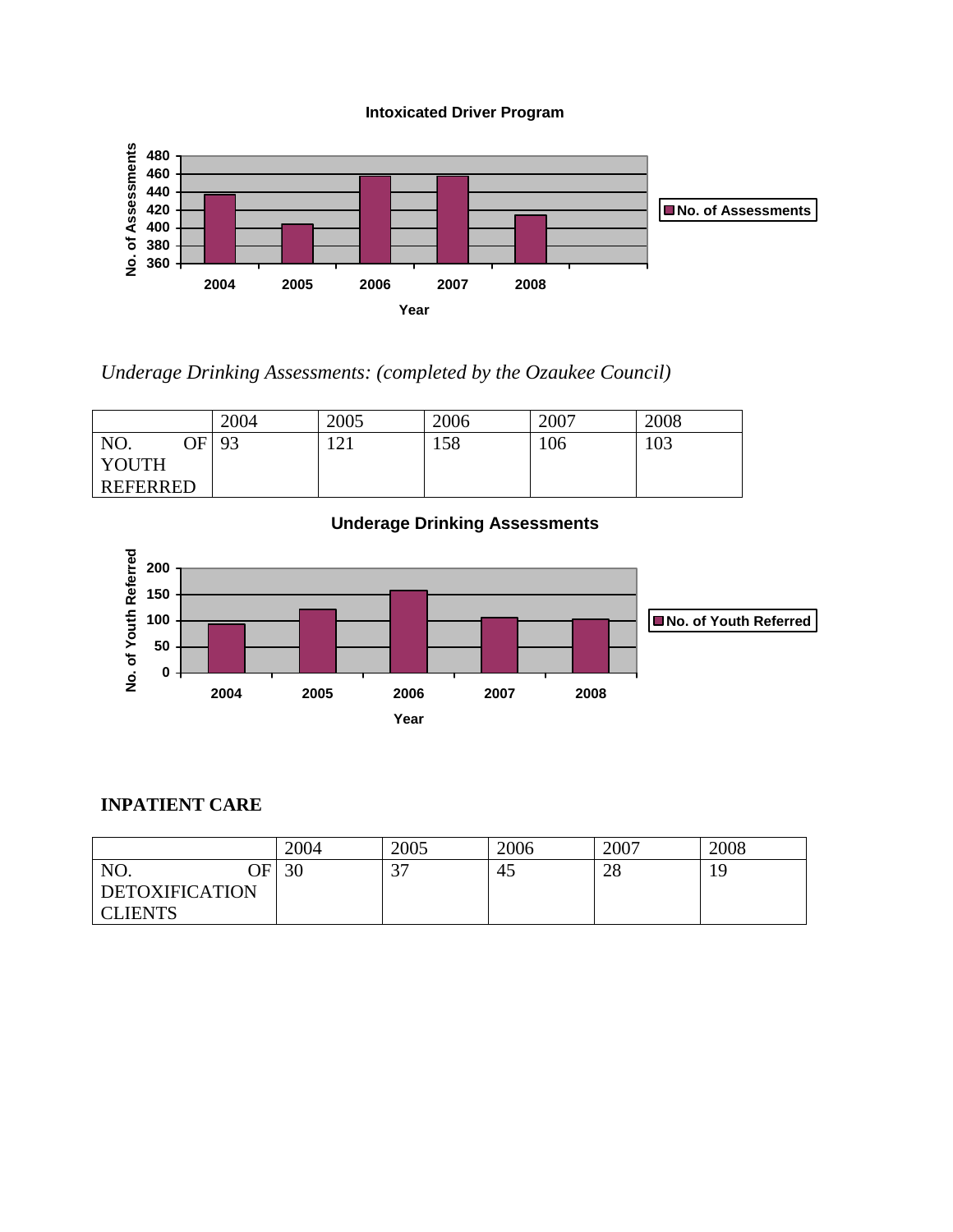**Detoxifications**



#### **CHILDREN AND FAMLIES DIVISION**

# **JUVENILE JUSTICE UNIT STATISTICS**

BUDGET

|                   | 2006                      | 2007        | 2008        |
|-------------------|---------------------------|-------------|-------------|
| Youth Aids Budget | $\frac{1}{2}$ \$1,180,658 | \$1,198,430 | \$1,433,554 |



|                                | 2006 | 2007        | 2008        |
|--------------------------------|------|-------------|-------------|
| Youth Aids Actual $$1,346,872$ |      | \$1,104,646 | \$1,491,287 |
| Expenditures                   |      |             |             |

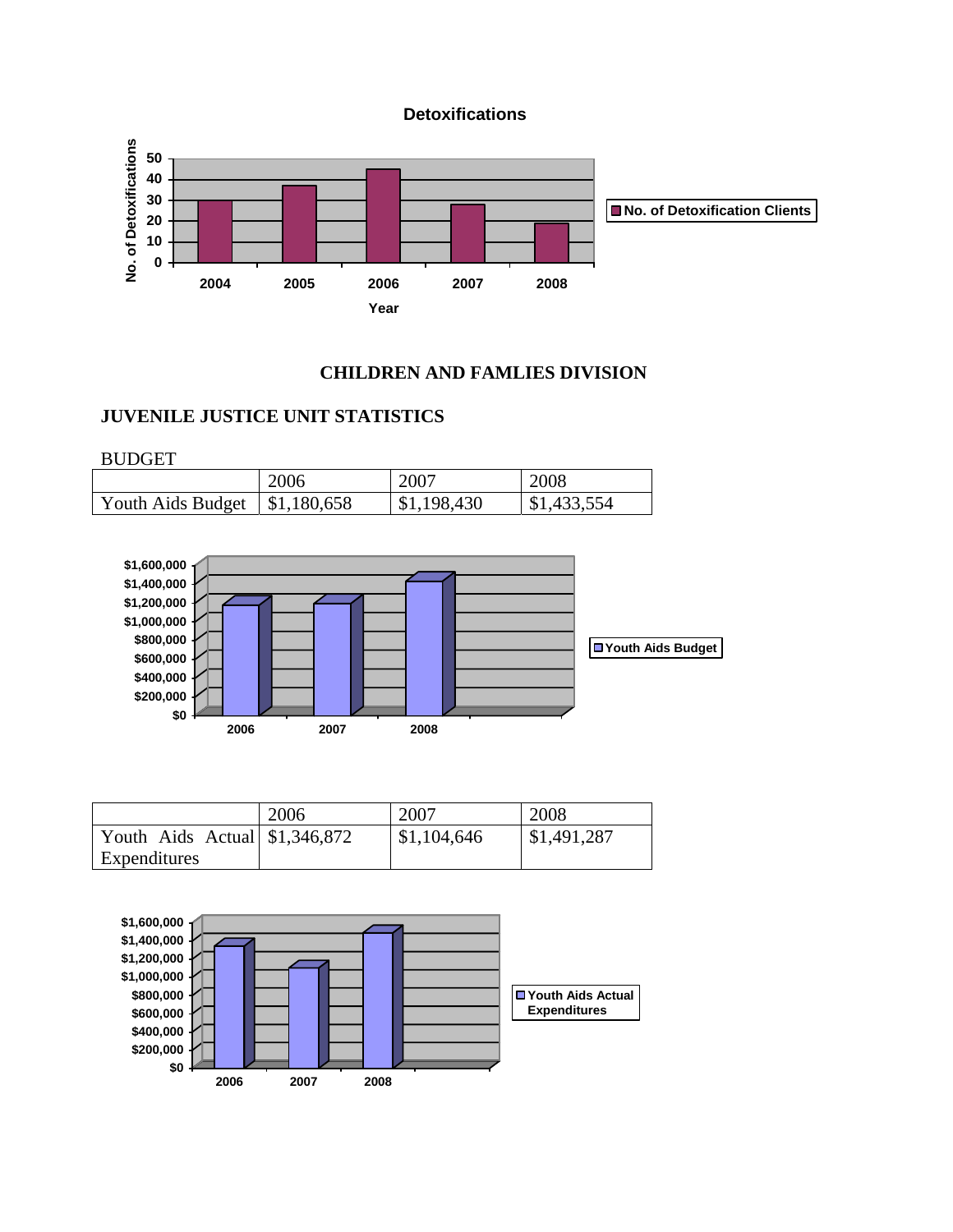|                                       | 2006    | 2007      | 2008      |
|---------------------------------------|---------|-----------|-----------|
| Youth Aids County Levy Funding Budget | 411,364 | \$411,017 | \$645,292 |



|                                        | 2006 | 2007                    | 2008      |
|----------------------------------------|------|-------------------------|-----------|
| Youth Aids County Levy Funding 498,047 |      | $\frac{1}{2}$ \$288,071 | \$377,799 |
| Actual                                 |      |                         |           |



# **CORRECTIONS**

|               | 2005      | 2006      | 2007      | 2008      |
|---------------|-----------|-----------|-----------|-----------|
| Juvenile      | \$100,000 | \$134,282 | \$105,907 | \$189,956 |
| Correctional  |           |           |           |           |
| <b>Budget</b> |           |           |           |           |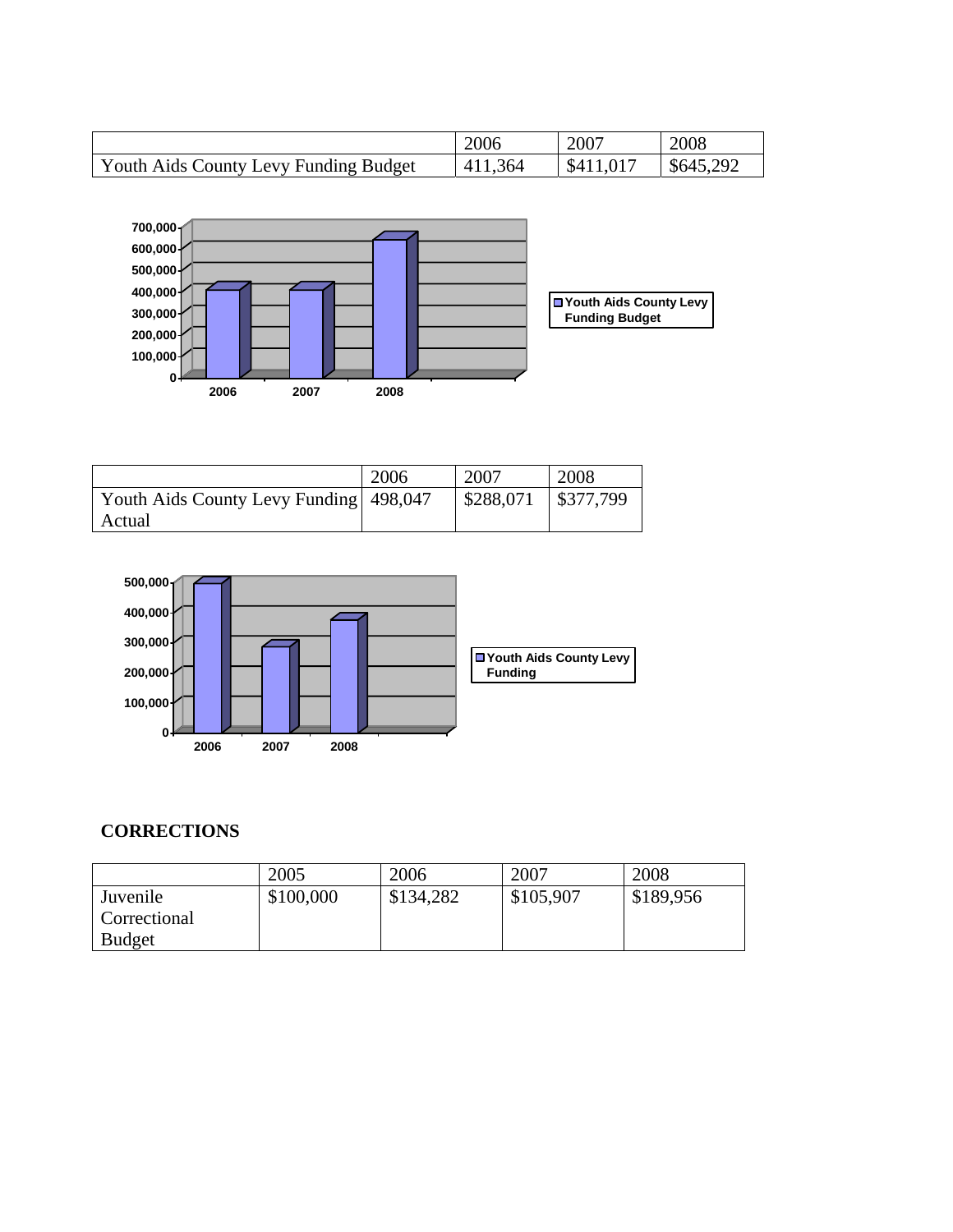

|              | 2004     | 2005      | 2006      | 2007    | 2008      |
|--------------|----------|-----------|-----------|---------|-----------|
| Juvenile     | \$59,162 | \$147,423 | \$159,902 | 164,558 | \$396,045 |
| Correctional |          |           |           |         |           |
| Cost of Care |          |           |           |         |           |



|                                             | 2004 | 2005 | 2006 | 2007 | 2008 |
|---------------------------------------------|------|------|------|------|------|
| Juvenile<br>Care<br>Correctional<br>Days in | 209  | 745  | 526  | 509  |      |
| Institutions                                |      |      |      |      |      |



**Juvenile Correctional Days in Care - Institutions**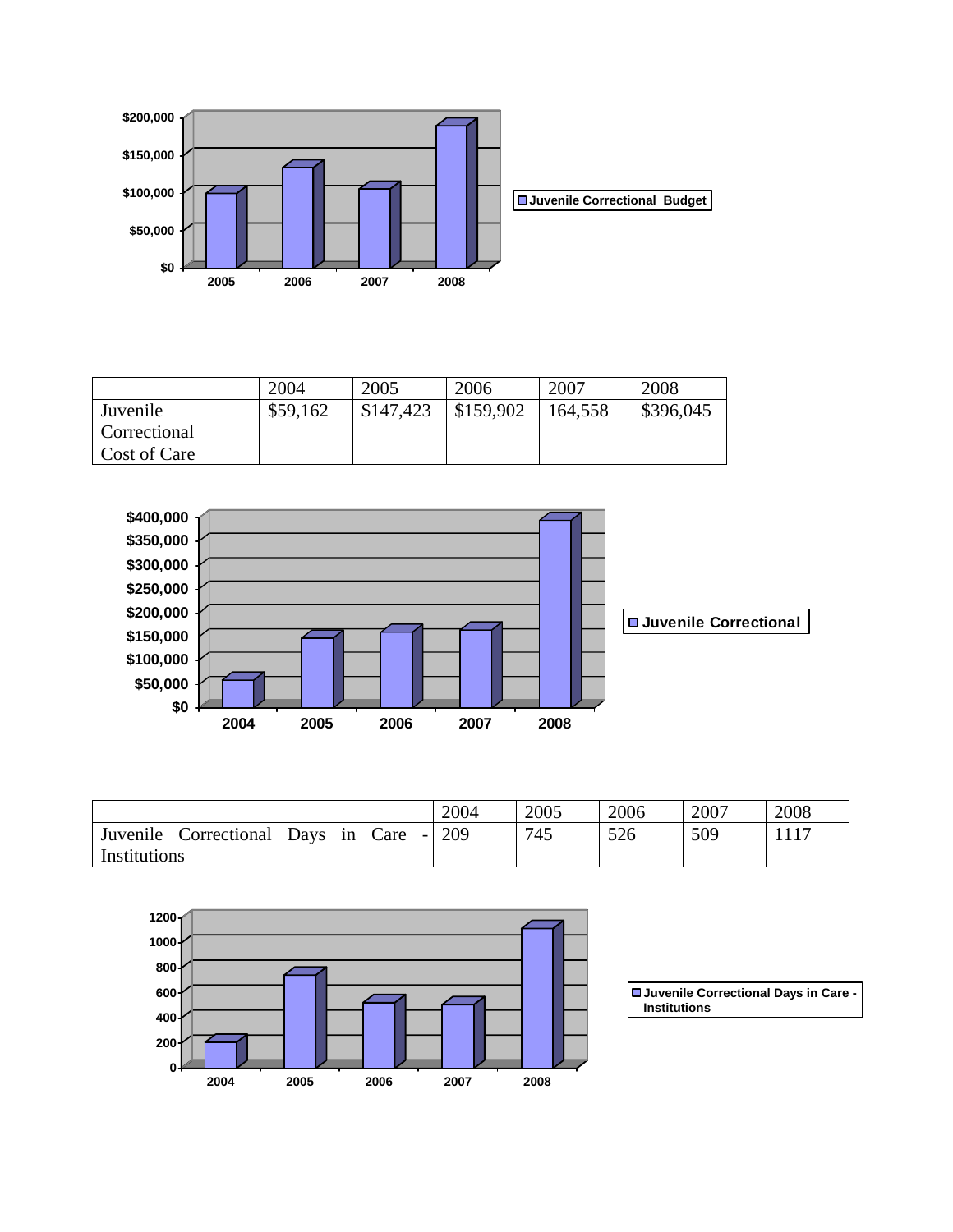|                    | 2004 | 2005 | 2006 | 2007 | 2008 |
|--------------------|------|------|------|------|------|
| <b>Foster Home</b> |      |      |      |      | 221  |
| Group Home         |      |      |      |      |      |

Juvenile Corrections Days in Care Post Institutional Care:

# **Juvenile Correction Days in Care Post Institutional**



|                                                       | 2004 | 2005 | 2006 | 2007 | 2008 |
|-------------------------------------------------------|------|------|------|------|------|
| Juvenile Correctional Days 190<br>$Care$ – Corrective |      |      | 633  | 341  | 790  |
| -In<br><b>Sanctions</b>                               |      |      |      |      |      |

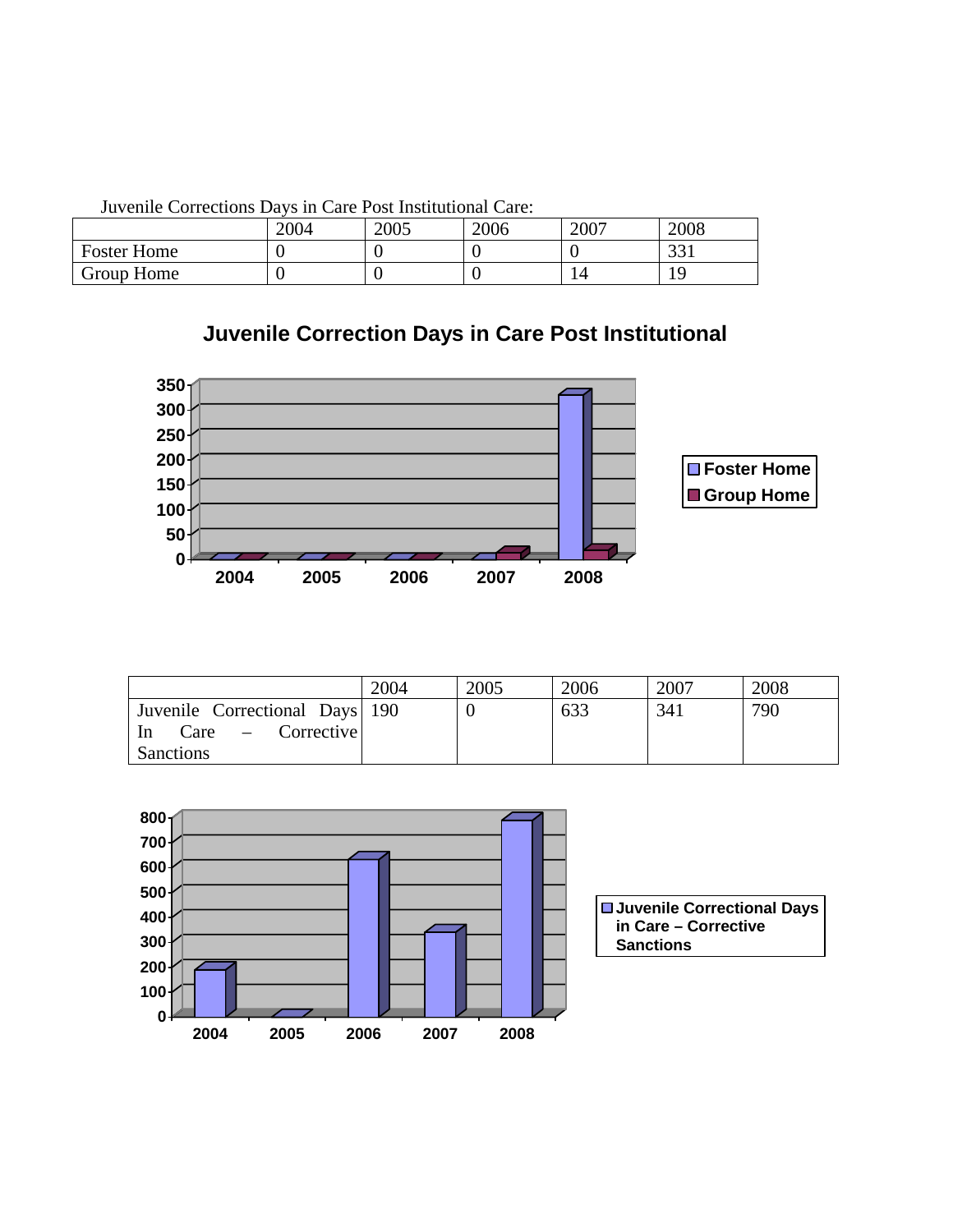|                                              | 2004 | 2005 | 2006 | 2007 | 2008 |
|----------------------------------------------|------|------|------|------|------|
| Juvenile Correctional Days in Care – After 0 |      |      |      | 142  | 20   |
| Care                                         |      |      |      |      |      |



# **SECURE DETENTION**

|                                                                                                                        | 2006 | 2007      | 2008      |
|------------------------------------------------------------------------------------------------------------------------|------|-----------|-----------|
| Budget Secure Detention Juveniles \ \$122,500<br>Washington County Sheriff's<br>Department 2007 Daily rate of<br>\$115 |      | \$106,700 | \$102,000 |



|                                               | 2004 | 2005     | 2006      | 2007                | 2008    |
|-----------------------------------------------|------|----------|-----------|---------------------|---------|
| Cost of Care for Juveniles Secure \ \$106,614 |      | \$79,235 | \$106,683 | $\frac{$105,360}{}$ | 102,270 |
| Detention                                     |      |          |           |                     |         |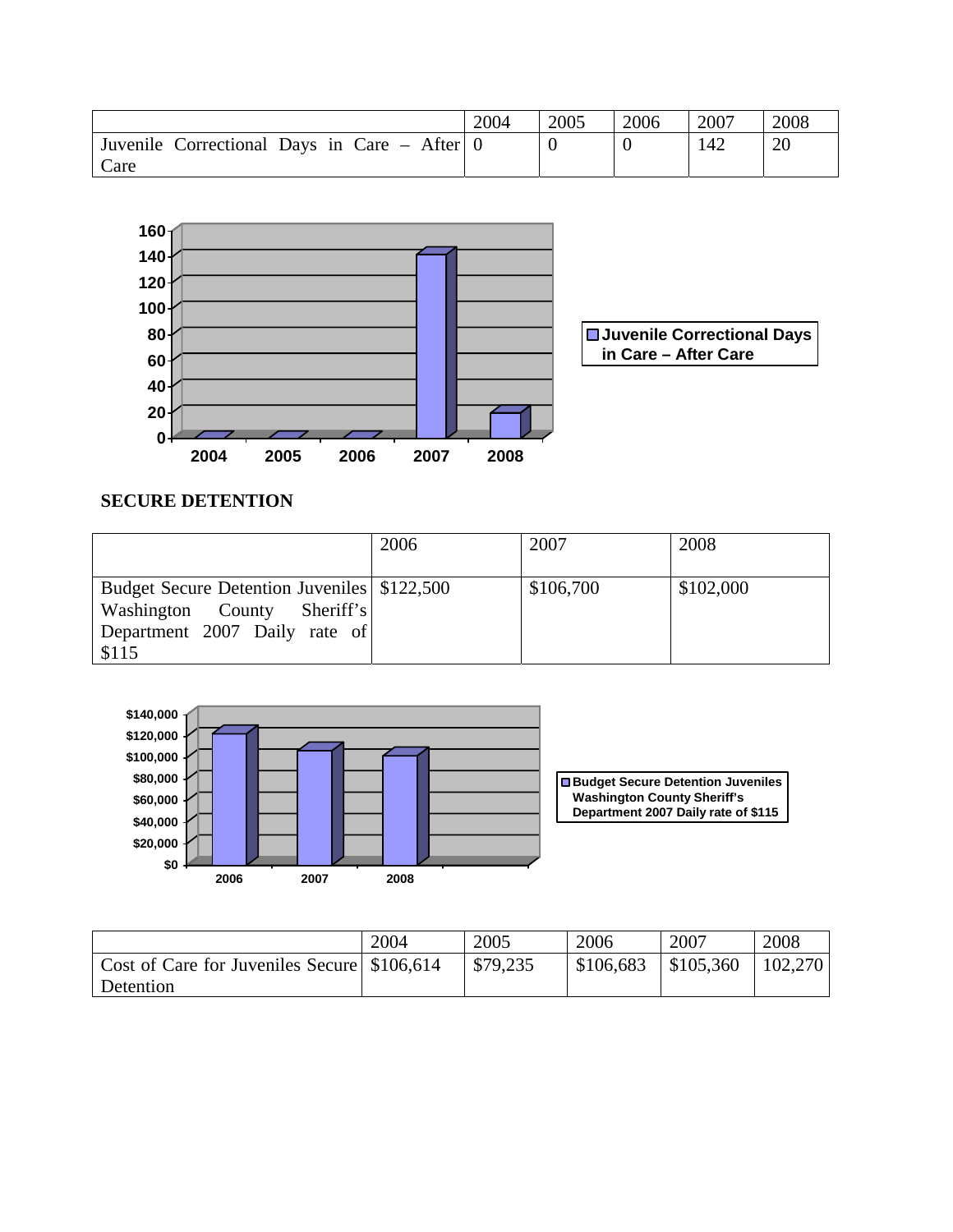

|                  | 2004      | 2005 | 2006 | 2007 | 2008 |
|------------------|-----------|------|------|------|------|
| Juvenile<br>Days | $\ln$ 932 | 689  | 918  | 912  | 890  |
| Care-Secure      |           |      |      |      |      |
| Detention        |           |      |      |      |      |



# **RESIDENTIAL CARE CENTER**

|                     | 2005      | 2006      | 2007      | 2008      |
|---------------------|-----------|-----------|-----------|-----------|
| Juvenile            | \$183,000 | \$303,175 | \$345,736 | \$457,700 |
| Residential<br>are. |           |           |           |           |
| <b>Budget</b>       |           |           |           |           |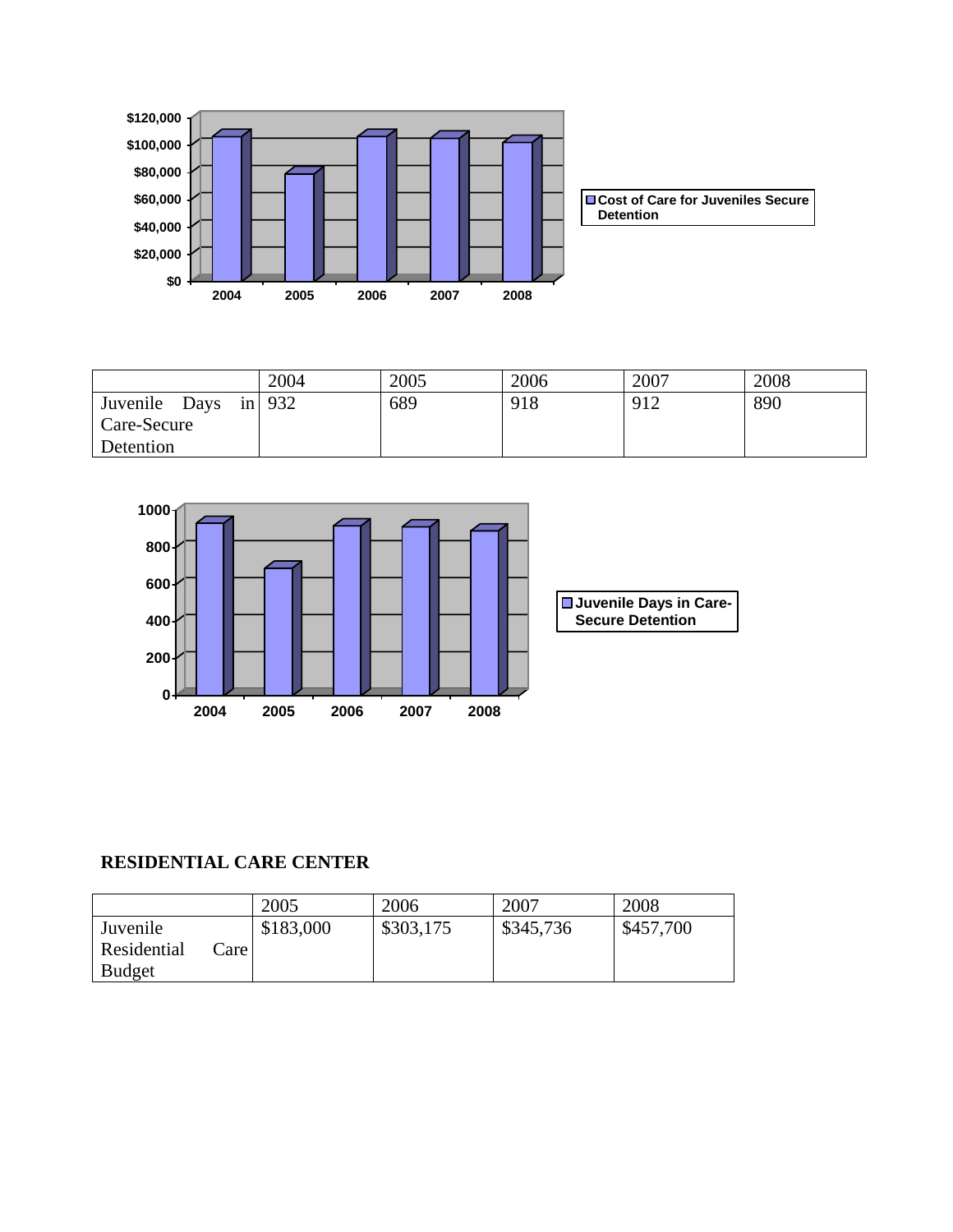

|              |       | 2004      | 2005      | 2006      | 2007      | 2008      |
|--------------|-------|-----------|-----------|-----------|-----------|-----------|
| Juvenile     |       | \$307,715 | \$653,826 | \$508,592 | \$280,698 | \$362,292 |
| Residential  | are l |           |           |           |           |           |
| Expenditures |       |           |           |           |           |           |



|                          | 2004 | 2005 | 2006 | 2007 | 2008 |
|--------------------------|------|------|------|------|------|
| Juvenile Days in 896     |      | 2095 | 1820 | 1019 | 1134 |
| $ $ Care $-$ Residential |      |      |      |      |      |
| Care Center              |      |      |      |      |      |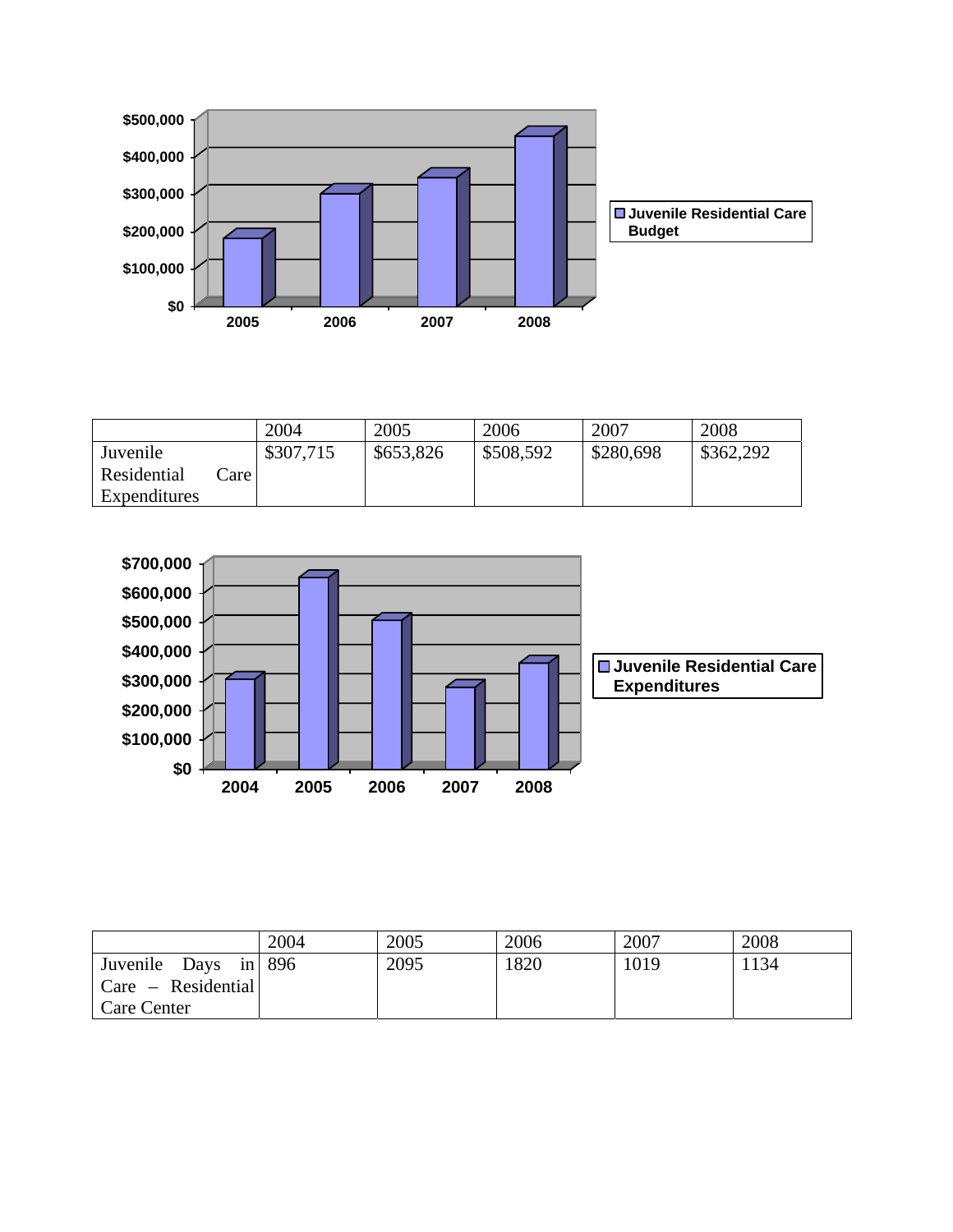

# **SHELTER**

|                  |  |                                         | 2006 | 2007     | 2008     |
|------------------|--|-----------------------------------------|------|----------|----------|
|                  |  | Shelter Care Budget Washington \$24,000 |      | \$27,000 | \$36,660 |
|                  |  | County Youth Treatment Center 2007      |      |          |          |
| daily rate \$128 |  |                                         |      |          |          |



|              |        | 2004     | 2005     | 2006     | 2007     | 2008   |
|--------------|--------|----------|----------|----------|----------|--------|
| Shelter      | care l | \$22,050 | \$10,752 | \$43,264 | \$29,315 | 35,501 |
| Expenditures |        |          |          |          |          |        |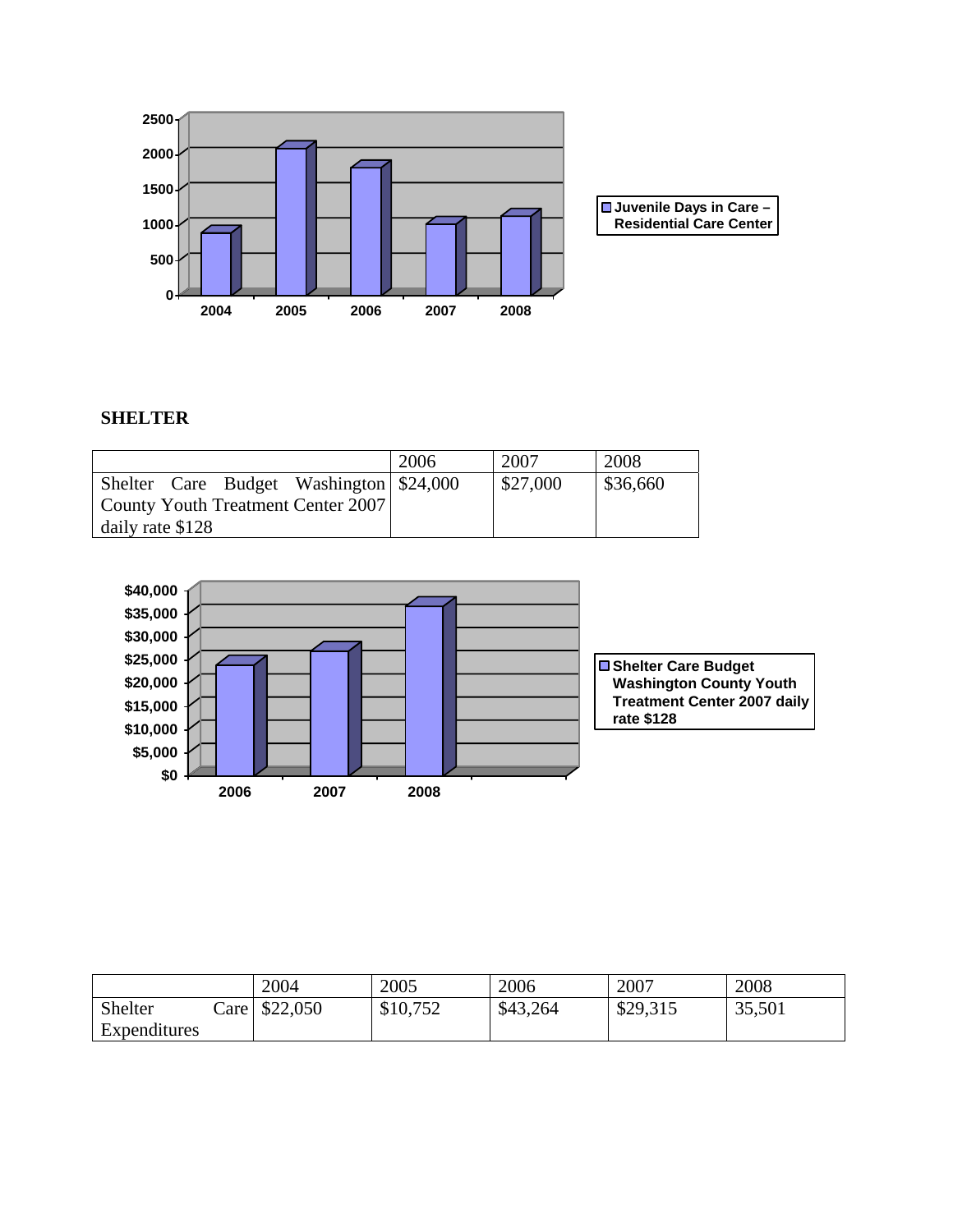

|                       | 2004 | 2005 | 2006 | 2007 | 2008       |
|-----------------------|------|------|------|------|------------|
| Shelter Care Days 214 |      | 84   | 338  | 186  | 271<br>211 |
| of Care               |      |      |      |      |            |



# **GROUP HOME**

|               | 2005            | 2006     | 2007     | 2008     |
|---------------|-----------------|----------|----------|----------|
| Group         | Home \ \$30,000 | \$45,625 | \$38,650 | \$57,713 |
| <b>Budget</b> |                 |          |          |          |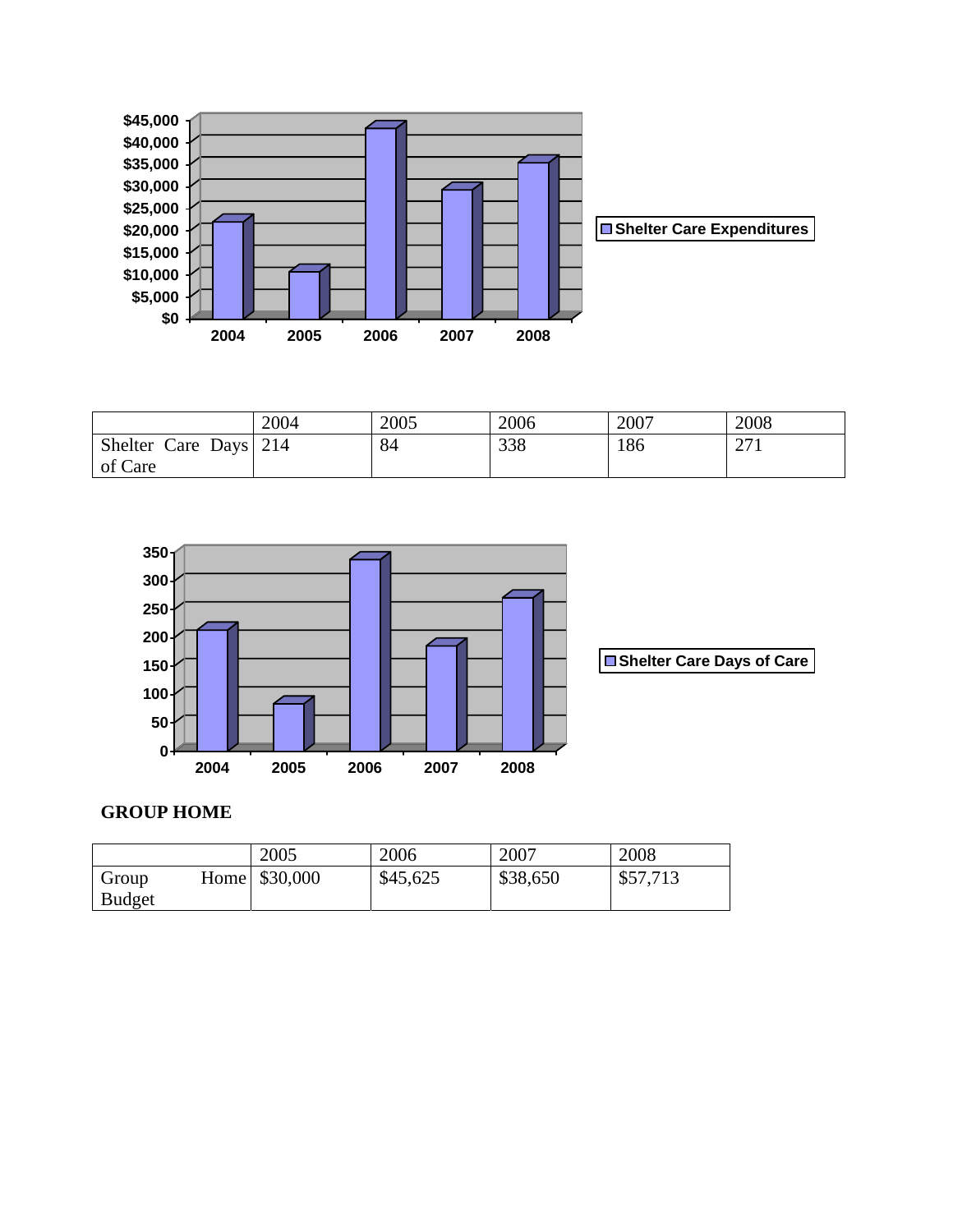

|              | 2004                                                        | 2005 | 2006 | 2007 | 2008 |
|--------------|-------------------------------------------------------------|------|------|------|------|
| Group        | Home   \$60,694   \$79,697   \$15,985   \$22,538   \$37,336 |      |      |      |      |
| Expenditures |                                                             |      |      |      |      |



|                        | 2006 | 2007 | 2008 |
|------------------------|------|------|------|
| Group Home Days of 142 |      | 193  | 178  |
| Care                   |      |      |      |



**Group Home Days of Care**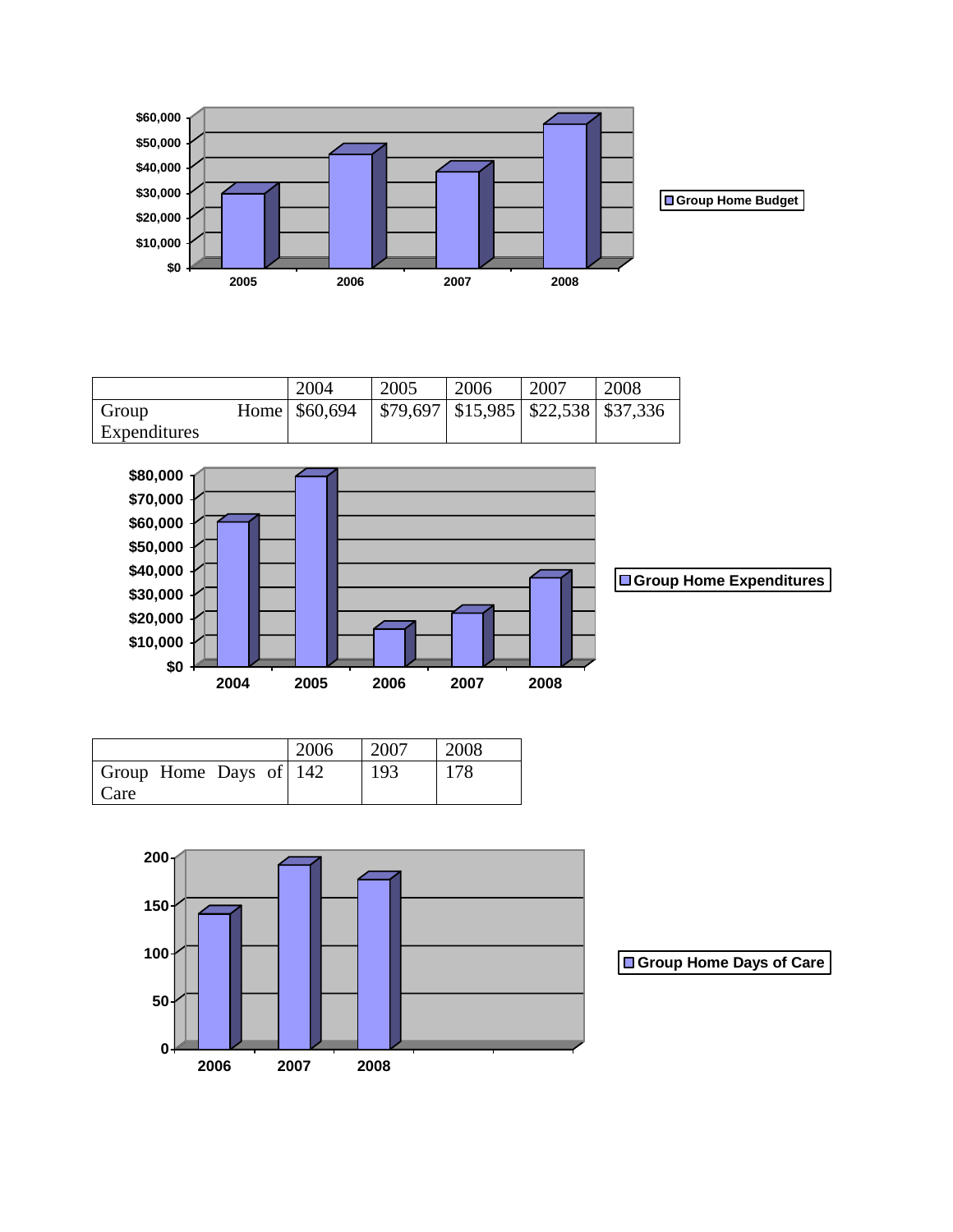# **FOSTER CARE**

|               | 2005          | 2006     | 2007     |          |
|---------------|---------------|----------|----------|----------|
| Foster        | Care \$29,000 | \$22,000 | \$38,650 | \$30,250 |
| <b>Budget</b> |               |          |          |          |



|                                  | 2004     | 2005    | 2006   | 2007     | 2008     |
|----------------------------------|----------|---------|--------|----------|----------|
| <b>Foster Care Expenditures:</b> | \$29,892 | \$3,650 | 34,480 | \$43,075 | \$21,005 |



|                      | 2004 | 2005 | 2006 | 2007 | 2008 |
|----------------------|------|------|------|------|------|
| Foster Care-Days 565 |      | 85   | 365  | 438  | 293  |
| in Care              |      |      |      |      |      |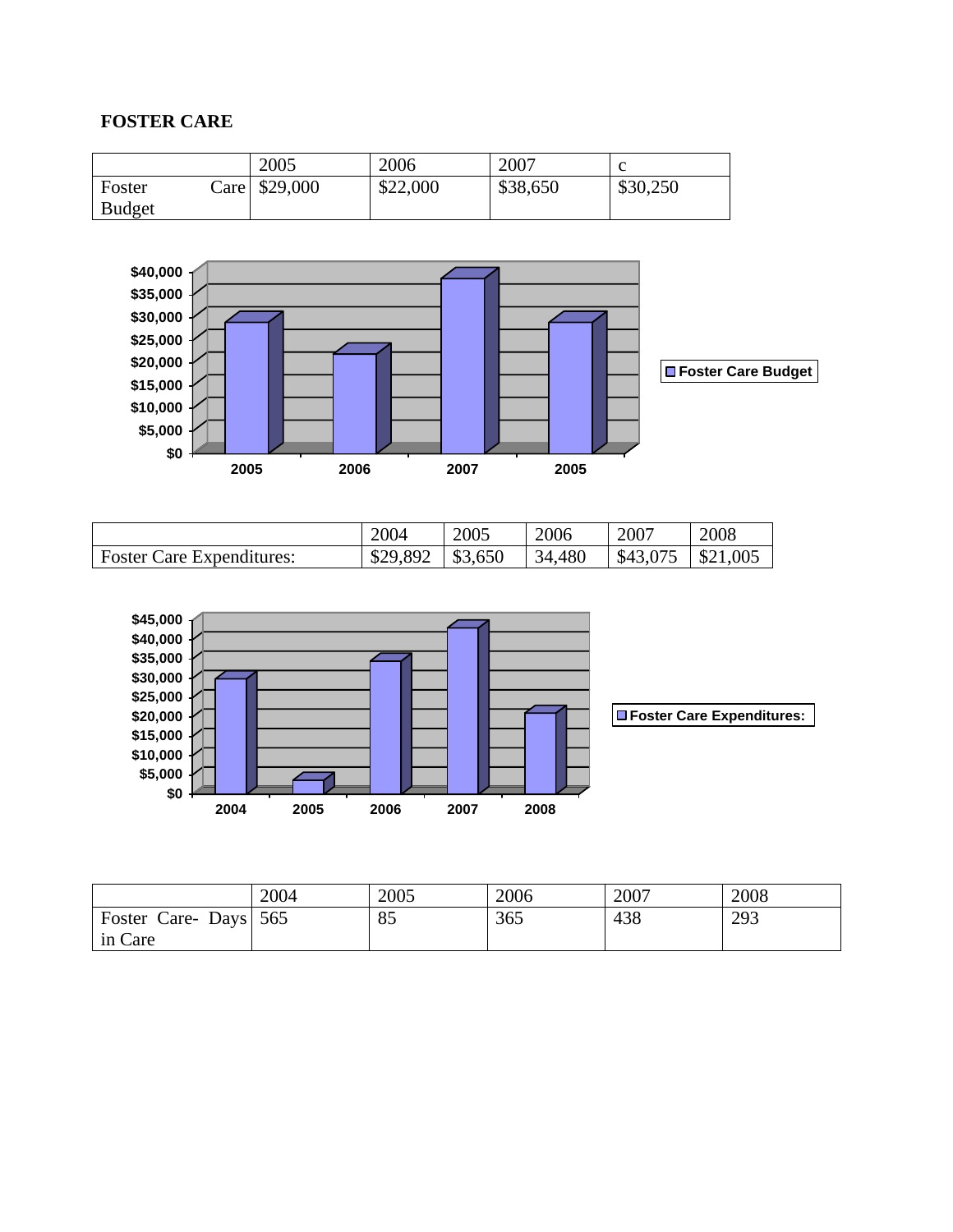

**Foster Care- Days in Care** 

# **FAMILY PARTNERSHIP INITIATIVE**

|                              | 2006 | 2007     | 2008     |
|------------------------------|------|----------|----------|
| Family Partnership \\$87,500 |      | \$94,664 | \$94,000 |
| Initiative budget            |      |          |          |



|                              | 2006 | 2007     | 2008   |
|------------------------------|------|----------|--------|
| Family Partnership \\$94,943 |      | \$41,969 | 80,679 |
| Initiative                   |      |          |        |
| Expenditures                 |      |          |        |

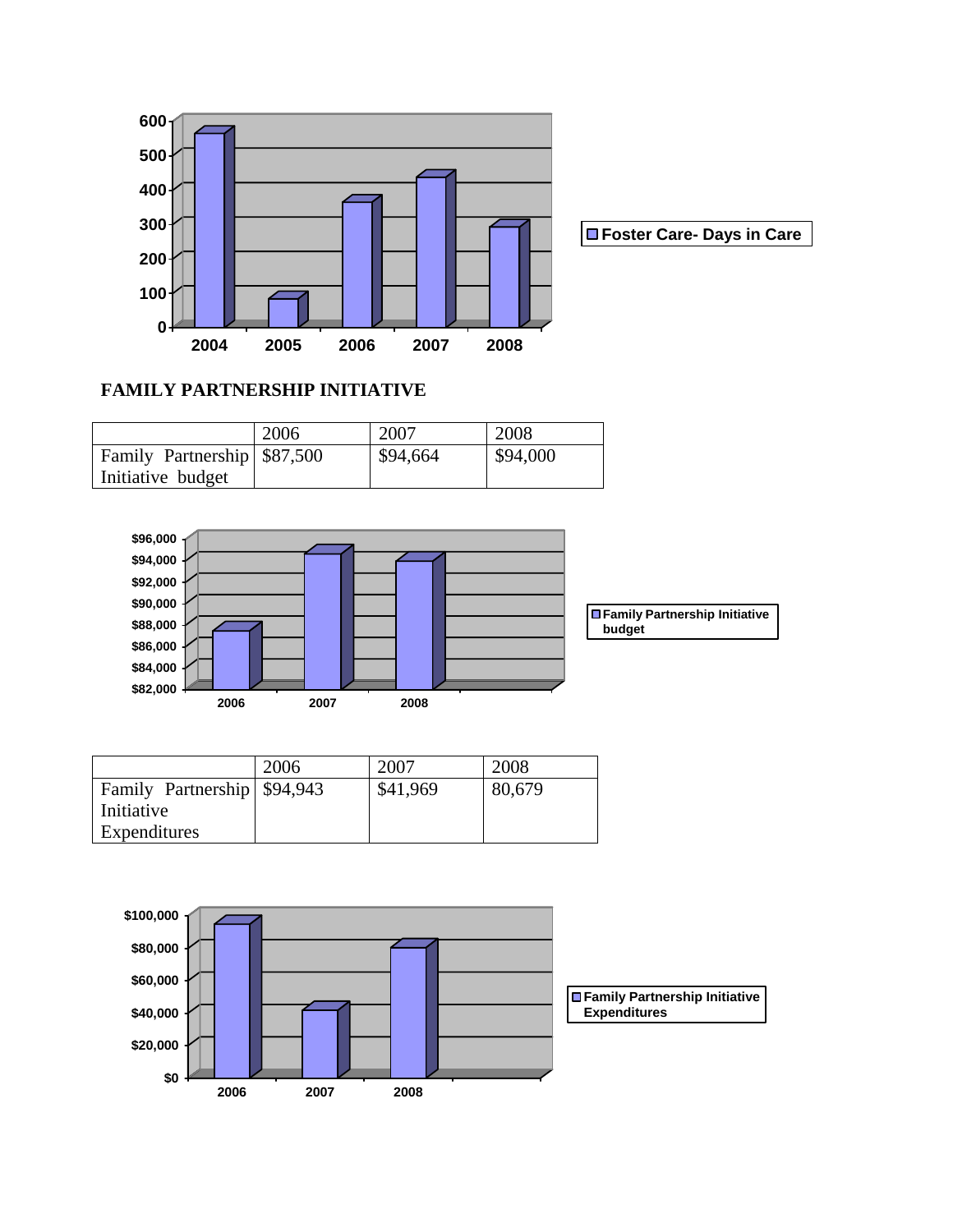### **CHILD PROTECTIVE SERVICE STATISTICS**

|                  |                   | 2004 | 2005         | 2006 | 2007 | 2008 |
|------------------|-------------------|------|--------------|------|------|------|
| Child            | <b>Protection</b> | 329  | 357<br>ر ر ر | 375  | 450  | 457  |
| <b>Referrals</b> |                   |      |              |      |      |      |



#### | 2004 | 2005 | 2006 | 2007 | 2008 Referrals Assigned for Investigation 181 | 197 | 249 | 261 | 252



|                         |               | 2004 | 2005 | 2006 | 2007 | 2008 |
|-------------------------|---------------|------|------|------|------|------|
| Family                  | $\text{Case}$ | 56   | 60   | 62   | ັ    | 80   |
| Transferred             | to            |      |      |      |      |      |
| <b>Ongoing Services</b> |               |      |      |      |      |      |

#### **No. of Child Protection Referrals**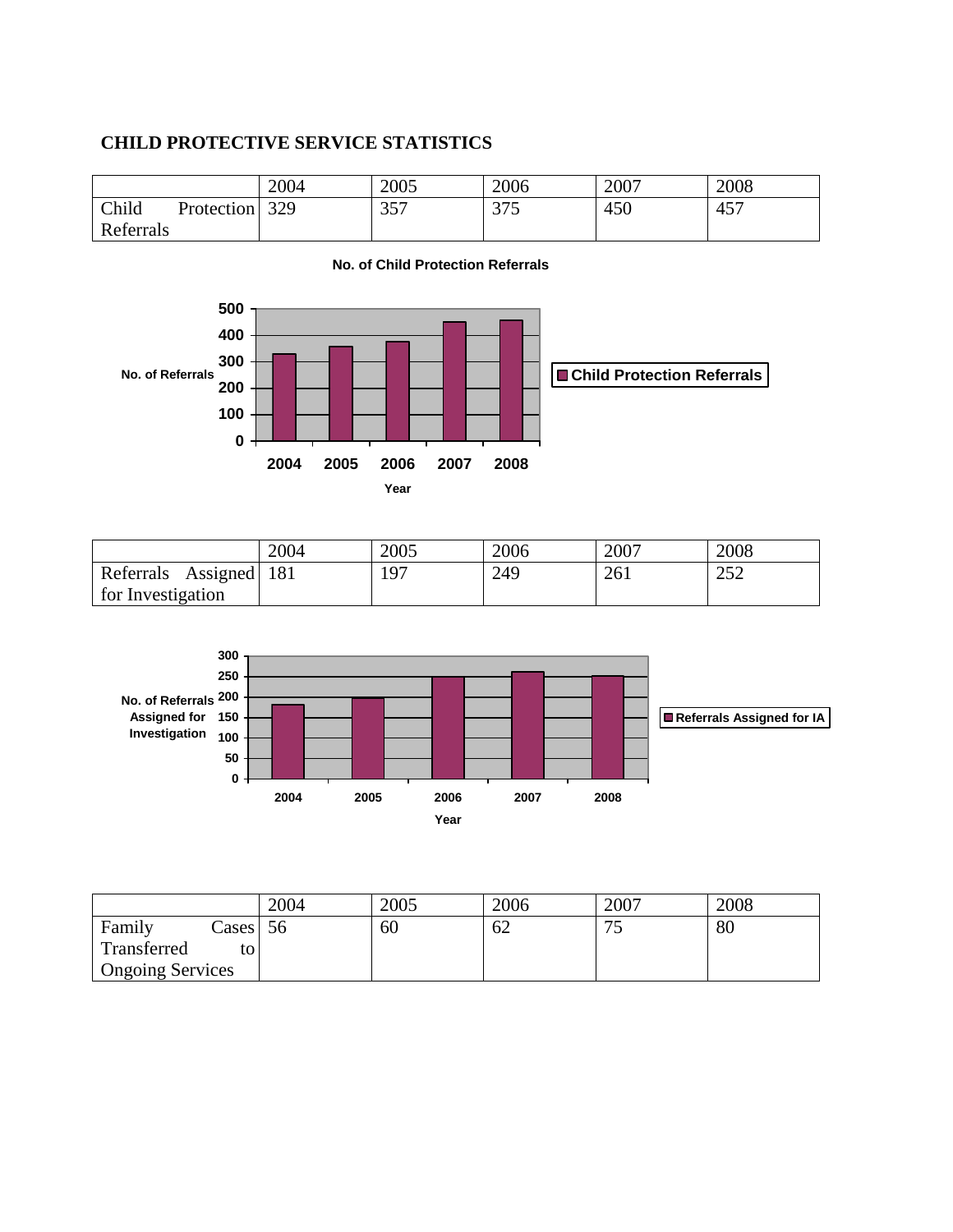

Children Removed from their home and placed in Alternate Care due to Safety (FH/TXFC/ Group Home/RCC)

|                | 2004 | 2005 | 2006 | 2007 | 2008 |
|----------------|------|------|------|------|------|
| No. Removed 28 |      | 32   | 50   | 60   | 63   |
| and Placed in  |      |      |      |      |      |
| Alternate      |      |      |      |      |      |
| Care           |      |      |      |      |      |





The number of children entering alternate exhibit behaviors associated with severe trauma, mental heath problems and/or developmental disabilities.

|               | 2004 | 2005 | 2006 | 2007 | 2008 |
|---------------|------|------|------|------|------|
| of<br>No.     | 13   | −    | 10   | 27   | 28   |
| Children      |      |      |      |      |      |
| Removed       |      |      |      |      |      |
| Home<br>from  |      |      |      |      |      |
| and<br>Placed |      |      |      |      |      |
| with Relative |      |      |      |      |      |
| Due to Safety |      |      |      |      |      |

Children removed from their home and placed with a relative due to Safety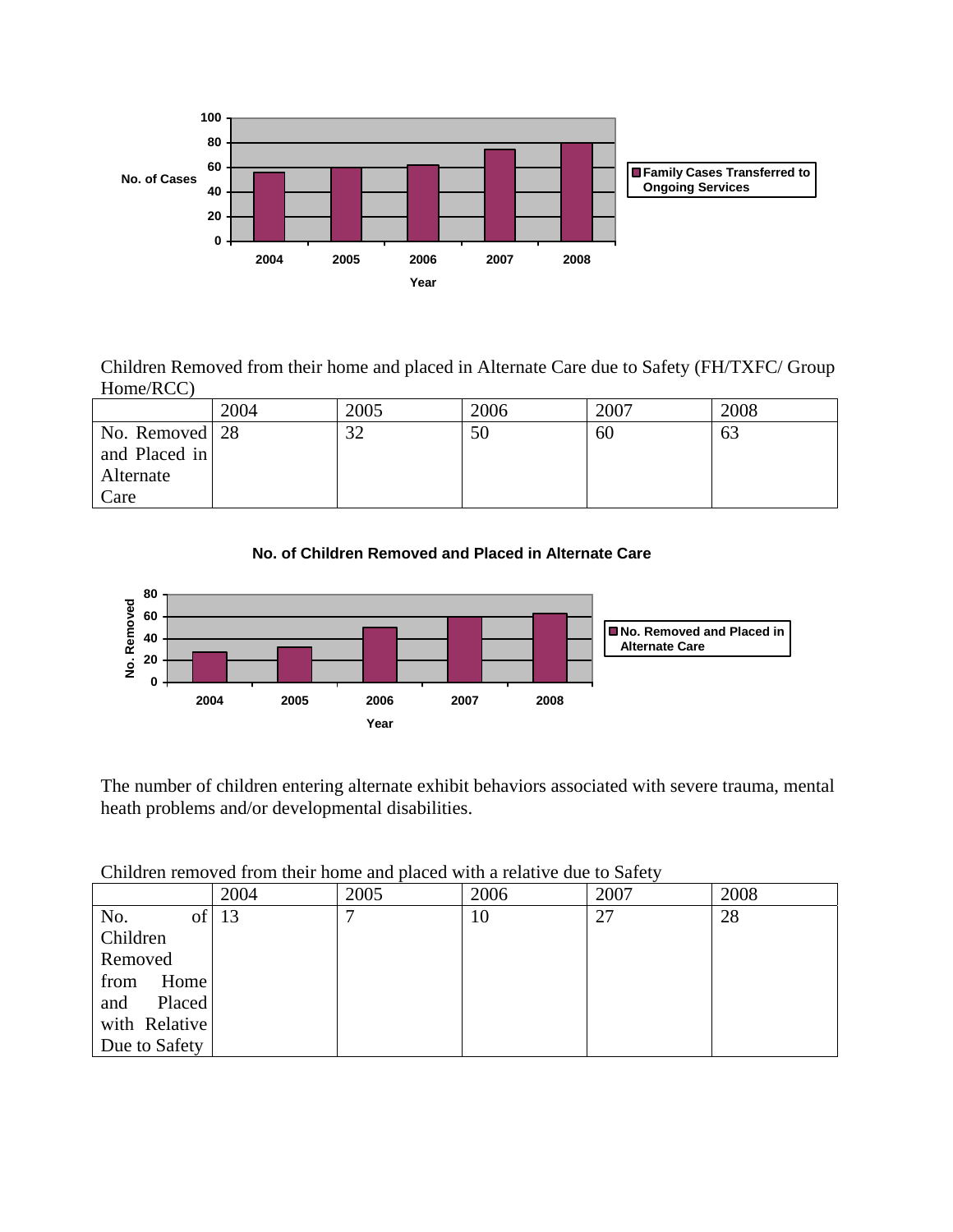



The number of children removed from their home and placed with a relative increased by 115% from 2004 to 2008.

CPS cases that involved informal or formal court action

|                      | 2004 | 2005 | 2006 | 2007 | 2008 |
|----------------------|------|------|------|------|------|
| Cases                | 44   | 51   | 60   | 70   | 73   |
| Involving            |      |      |      |      |      |
| Informal<br>$\alpha$ |      |      |      |      |      |
| Formal Court         |      |      |      |      |      |
| Action               |      |      |      |      |      |

#### **Cases Involving Informal or Formal Court Action**



From 2004 till 2008 court related CPS cases have increased by 66%.

| Children placed in Residential Treatment Facilities |  |  |  |  |
|-----------------------------------------------------|--|--|--|--|
|-----------------------------------------------------|--|--|--|--|

|                | 2004 | 2005 | 2006 | 2007 | 2008 |
|----------------|------|------|------|------|------|
| Children<br>1n |      |      | о    | O    | υ    |
| Residential    |      |      |      |      |      |
| Treatment      |      |      |      |      |      |
| Facilities     |      |      |      |      |      |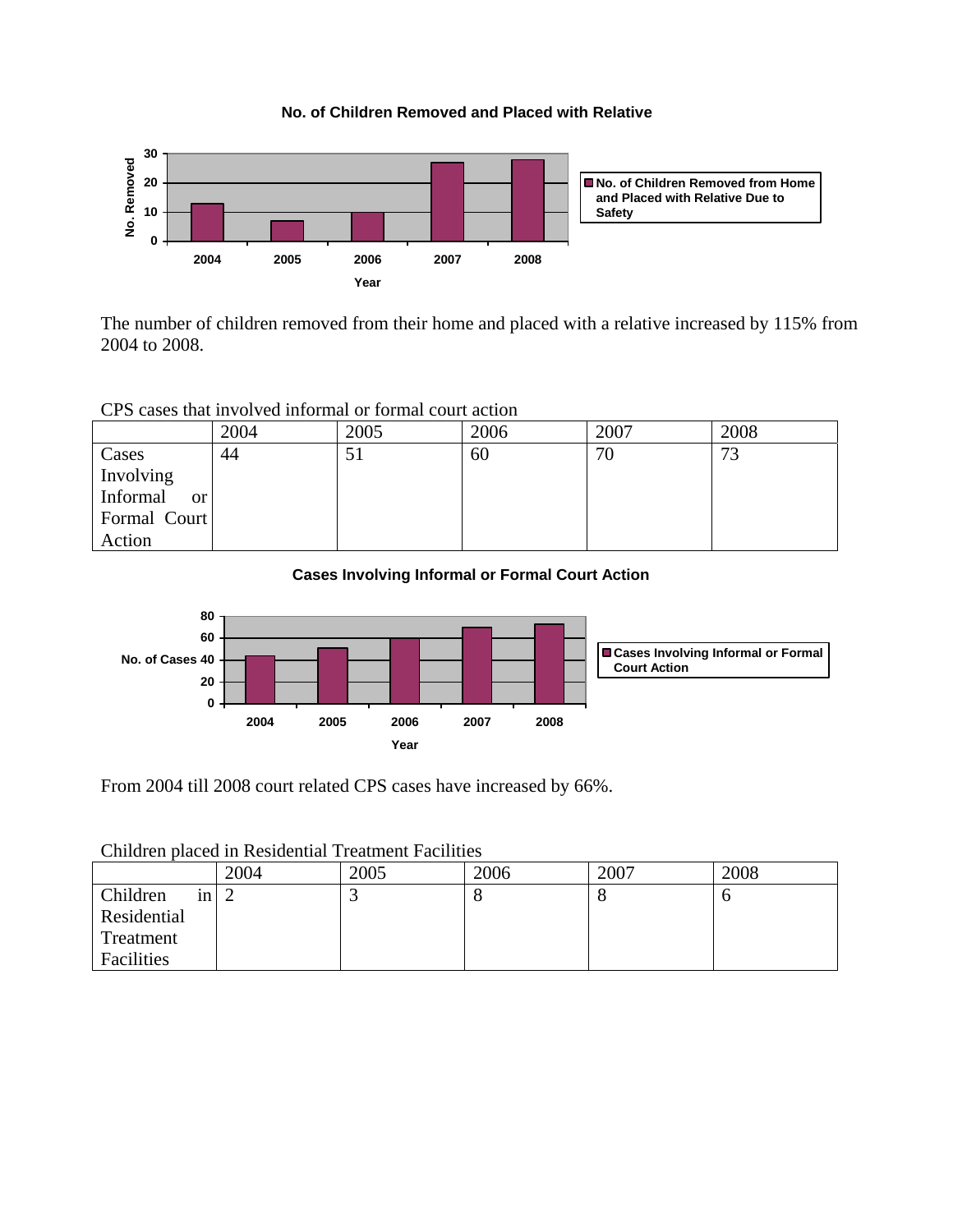#### **Children Placed in Residential Treatment Facilities**



#### Children placed in Group Home

|                | 2004 | 2005 | 2006 | 2007 | 2008 |
|----------------|------|------|------|------|------|
| Children<br>1n |      | υ    |      |      |      |
| Group Homes    |      |      |      |      |      |

**Children Placed in Group Homes**



### Cost of Alternate Care (FH, TXFC)

|                | 2004         | 2005    | 2006    | 2007    | 2008    |
|----------------|--------------|---------|---------|---------|---------|
| Cost           | of \$169,846 | 163,366 | 206,603 | 317,728 | 267,165 |
| Alternate Care |              |         |         |         |         |

### **Cost of Alternate Care**

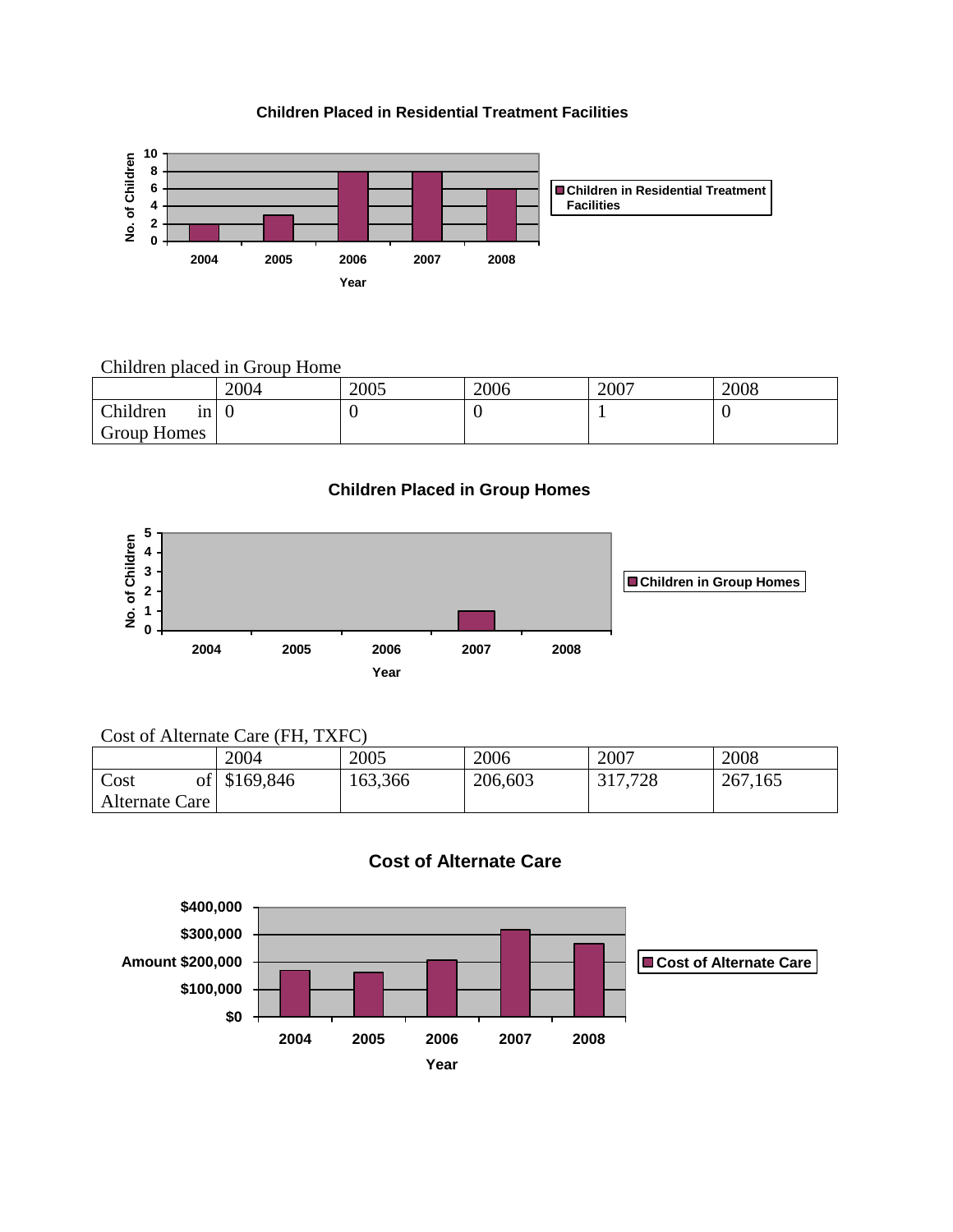Cost of RCC Placements

|                       | 2004 | 2005      | 2006      | 2007      | 2008      |
|-----------------------|------|-----------|-----------|-----------|-----------|
| Cost of RCC $$45,570$ |      | \$145,985 | \$314,976 | \$231,117 | \$319,687 |
| Placements            |      |           |           |           |           |

#### **Cost of Residential Care Center Placements**



Cost of Group Home

|                                 | 2004 | 2005 | 2006 | 2007     | 2008 |
|---------------------------------|------|------|------|----------|------|
| $\vert$ Cost of Group $\vert$ 0 |      |      |      | \$25,375 |      |
| Home                            |      |      |      |          |      |

# **Cost of Group Homes**



### Number of days in Alternate Care (FH/TXFC)

|                             | 2004 | 2005 | 2006 | 2007  | 2008 |
|-----------------------------|------|------|------|-------|------|
| No. of Days in $\vert$ 2817 |      | 2940 | 4488 | 6,447 | .194 |
| Alternate Care              |      |      |      |       |      |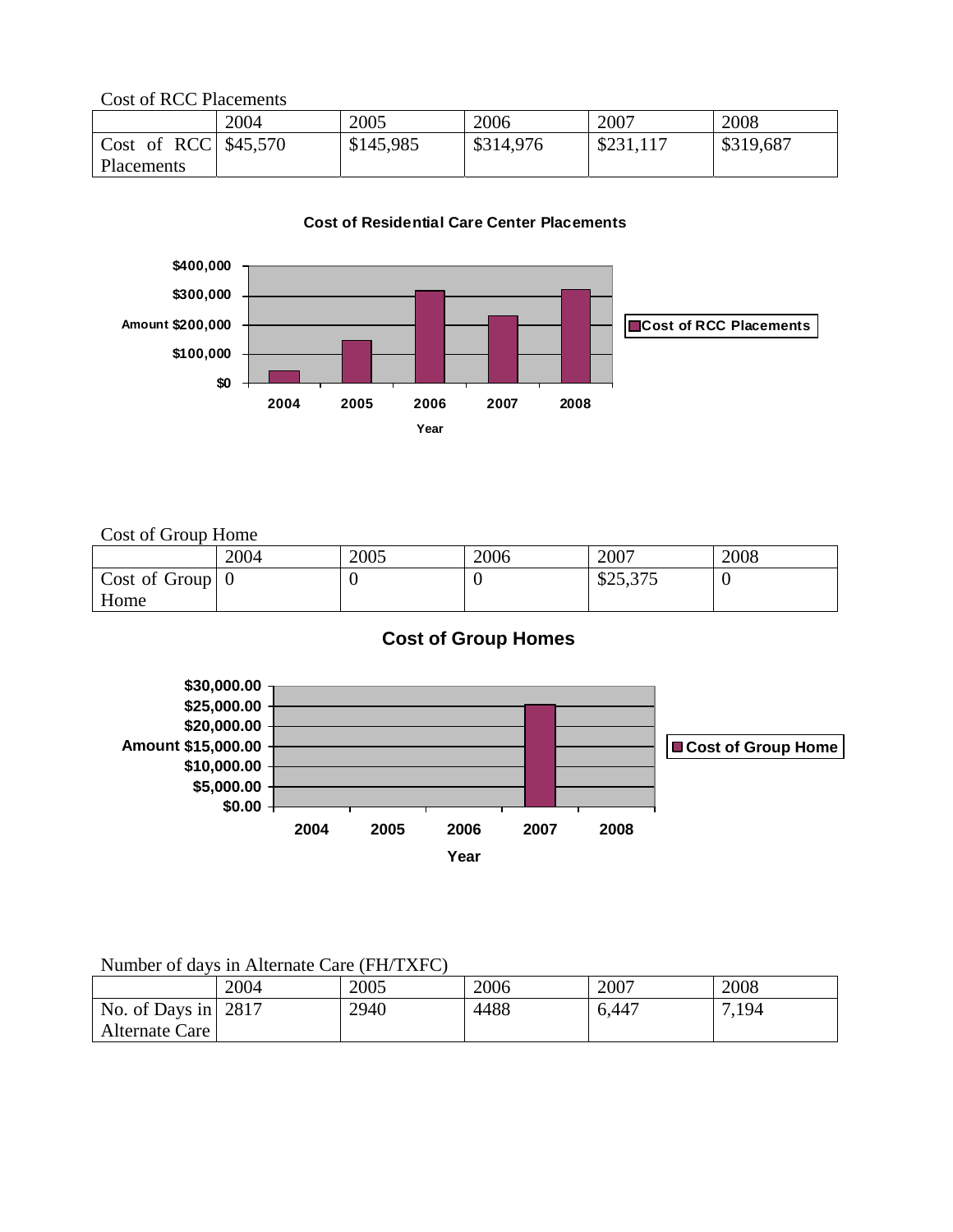



# Number of days in RCC Placements

|                            | 2004 | 2005 | 2006 | 2007 | 2008  |
|----------------------------|------|------|------|------|-------|
| No. of Days in $\vert$ 209 |      | 551  | 1192 | 931  | 1,192 |
| <b>RCC</b>                 |      |      |      |      |       |
| Placements                 |      |      |      |      |       |

#### **No. of Days in Residential Placement**



# Number of days in Group Home

|                                | 2004 | 2005 | 2006 | 2007 | 2008 |
|--------------------------------|------|------|------|------|------|
| No. of Days in $\vert 0 \vert$ |      |      |      | 145  | v    |
| Group Home                     |      |      |      |      |      |



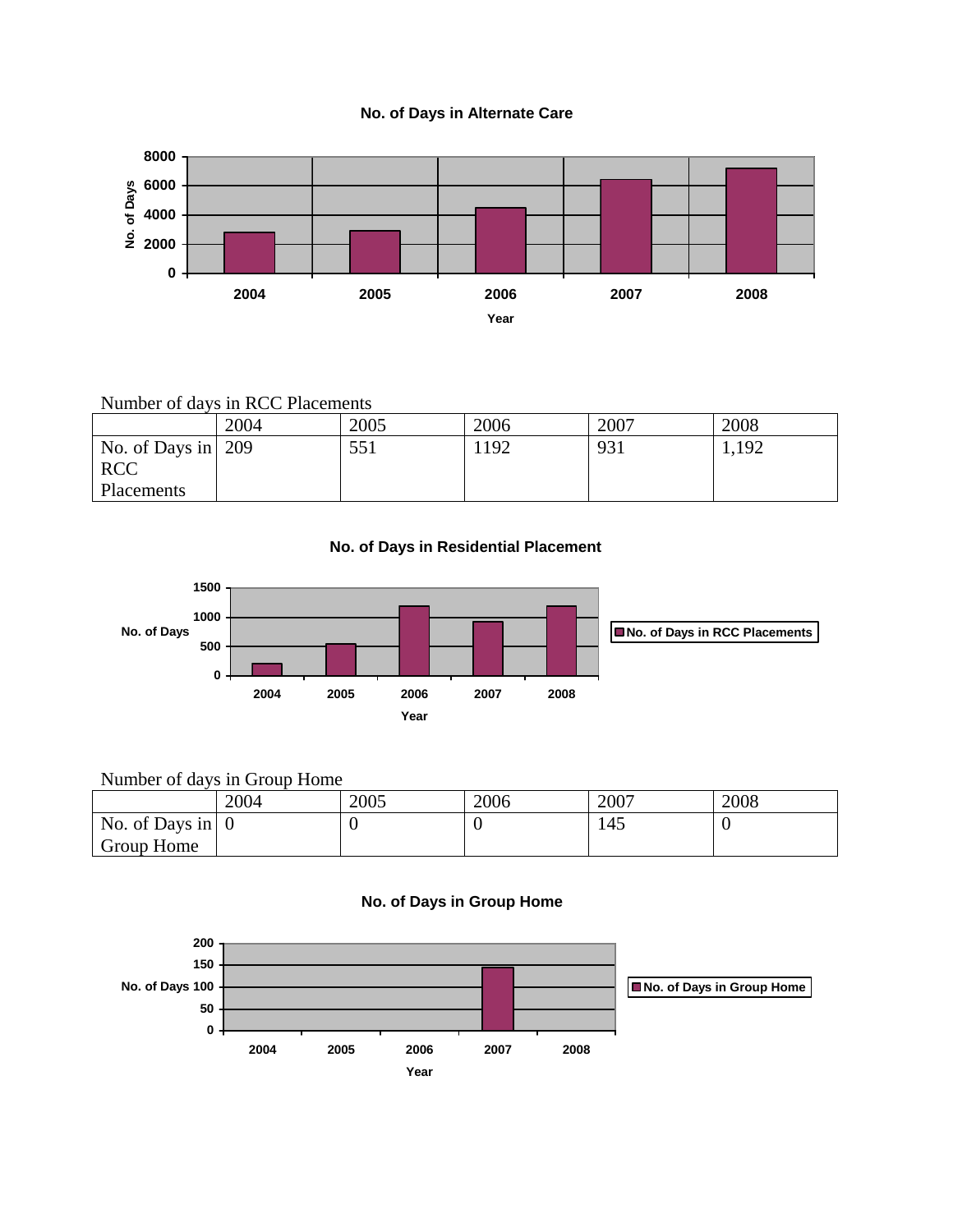Transfer of Guardianship/TPR Cases

|                  | 2004 | 2005 | 2006 | 2007 | 2008 |
|------------------|------|------|------|------|------|
| Transfer         |      | 10   |      |      | ~    |
| Guardianship/TPR |      |      |      |      |      |
| Cases            |      |      |      |      |      |





Findings of Maltreatment per child (substantiated, unsubstantiated)

| Neglect      | Physical          | Emotional | Sexual    |
|--------------|-------------------|-----------|-----------|
| Sub: 36      | Sub: $7$          | Sub:      | Sub: $5$  |
| Unsub: $235$ | <b>UnSub: 134</b> | Unsub: 34 | Unsub: 37 |

# **ECONOMIC SUPPORT PROGRAM**

# **OVERVIEW OF ECONOMIC SUPPORT PROGRAMS FOR 2008**

# Child Care

Our unit administers the Child Care Program under a subcontract with Ozaukee County's W-2 Program provider, Arbor E&T. After 2 years of stability in the caseload with averages of 212 in 2005 and 219 in 2006, there was a noticeable 17% increase in 2007 to an average monthly caseload of 253 cases. This trend continued into 2008 when the average caseload increased by 18% to 299. In May 2008, the monthly caseload exceeded 300 for the first time.

# Medicaid

The Medicaid Program continued to grow in 2008 with a caseload increase of 18%. This significant caseload and workload increase in the Medicaid Program was a result of implementing an expansion in Medicaid called BadgerCare Plus. We also implemented the Medicaid eligibility component of the new Family Care Program.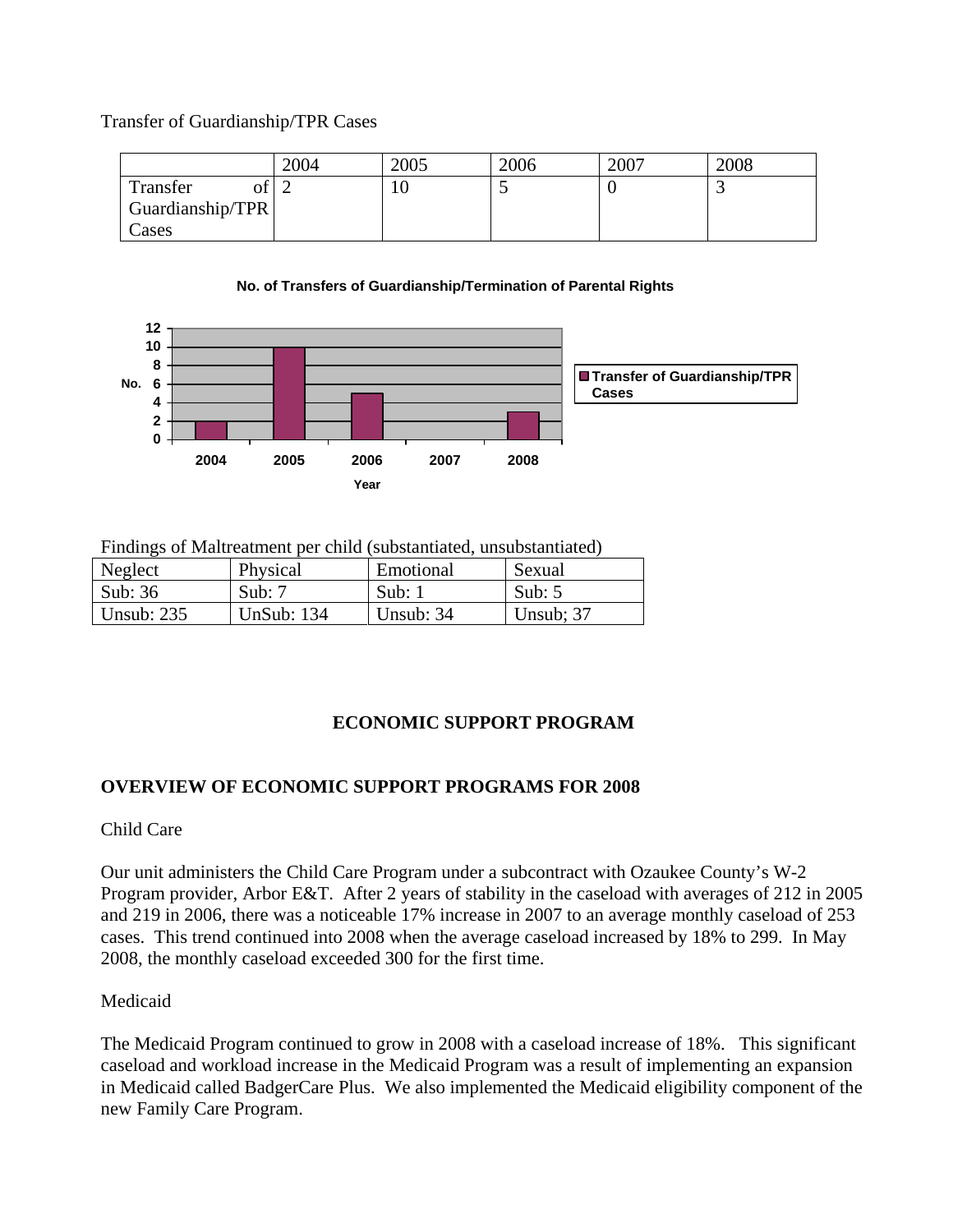|                        | .    | 1904 191 <i>192</i> 000 1110 01 |      |      |      |
|------------------------|------|---------------------------------|------|------|------|
|                        | 2004 | 2005                            | 2006 | 2007 | 2008 |
| <b>Family Coverage</b> | 2504 | 2706                            | 2804 | 2878 | 3278 |
| Elderly<br>and         | 914  | 960                             | 945  | 1008 | 1088 |
| Disabled Coverage      |      |                                 |      |      |      |
| Other                  | 61   | 61                              | 84   | 113  | 370  |
| Total                  | 3479 | 3727                            | 3833 | 3999 | 4736 |
|                        |      |                                 |      |      |      |

Medicaid Recipients – Monthly Totals for December



# **FoodShare**

FoodShare caseloads and benefits increased again in 2008. The caseload increased by 12.6% over 2007 and annual benefits paid increased by 27.7%. For the past few years, the benefit increase has been more closely correlated to the caseload increase. The substantially greater increase is significant in that it indicates that we are serving more families with substantially lower average household income. To put it simply, we are serving more and poorer families than in the past.

| FoodShare – Average Monthly Caseload |  |  |
|--------------------------------------|--|--|
|                                      |  |  |

|                   | 2004       | 2005               | 2006 | 2007       | 2008 |
|-------------------|------------|--------------------|------|------------|------|
| No.<br>ases<br>ΟÌ | - م<br>ے ت | $\sim$<br>h<br>∪J∠ | 1 O  | 027<br>OJ. | 943  |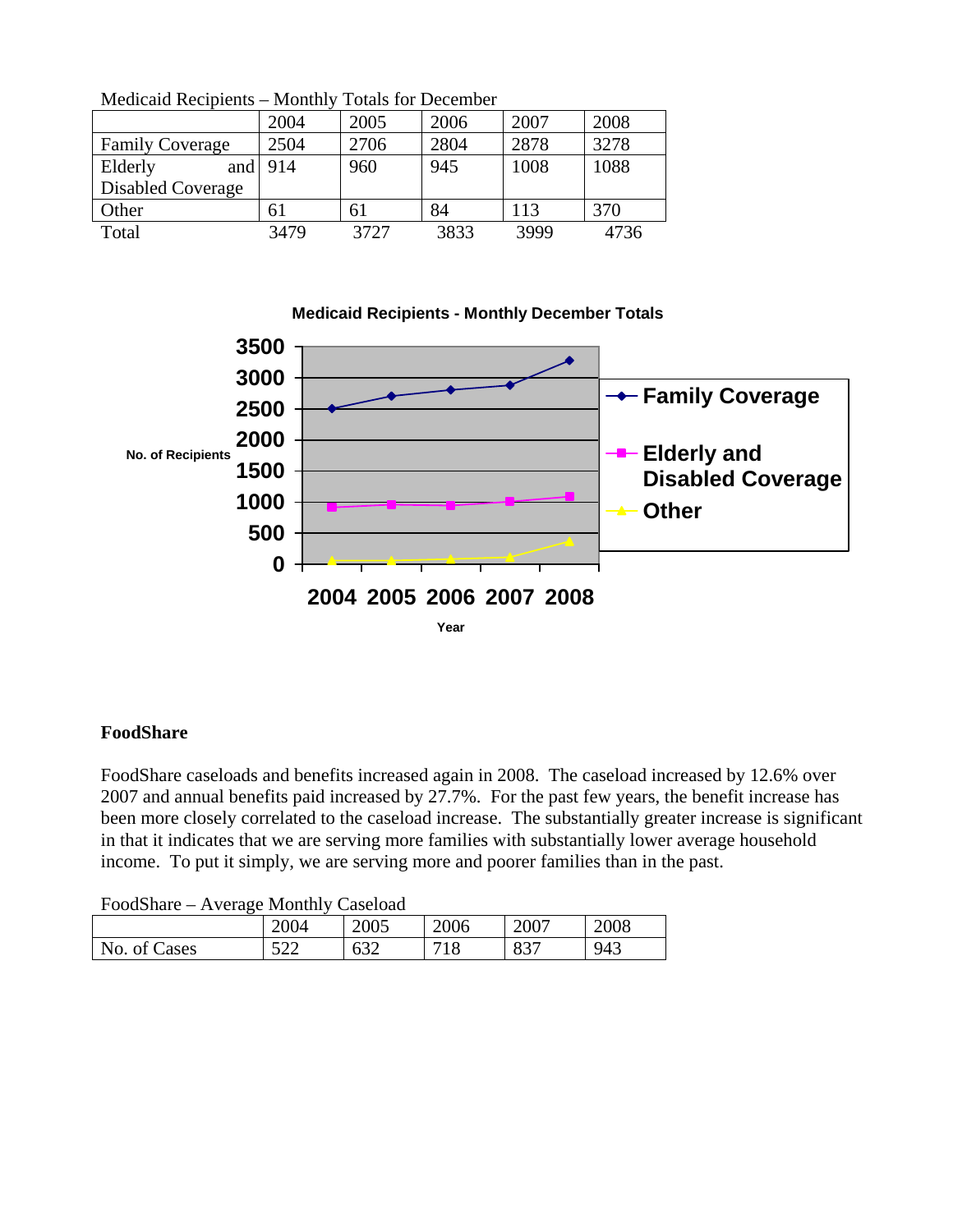



Annual Benefits



#### **Energy Assistance**

This seasonal program operates from October  $1<sup>st</sup>$  to May  $15<sup>th</sup>$  of each year. The statistics are from federal fiscal year end reports as of September 30, 2008 for the program that ended the preceding May. While the eligibility standards do not change very much from year to year, the block grant funding Energy Assistance may change substantially so that the payment formula may vary significantly. That was especially true of the 2007-2008 program where we provided 104% more assistance to 11% more households.

|                                   | 2006      | 2007      | 2008      |
|-----------------------------------|-----------|-----------|-----------|
| Households applied                | 861       | 774       | 870       |
| Households paid                   | 668       | 634       | 711       |
| Payment totals                    | \$294,944 | \$187,257 | \$387,698 |
| Payment averages                  | \$442     | \$295     | \$545     |
| Median Annualize household income | \$11,778  | \$11,616  | \$12,552  |

#### **Electronic Case File Project**

The project began in spring 2006 to scan and index Economic Support case files on a state server. All new files and last 14 months of existing cases are being scanned. The backfile conversion was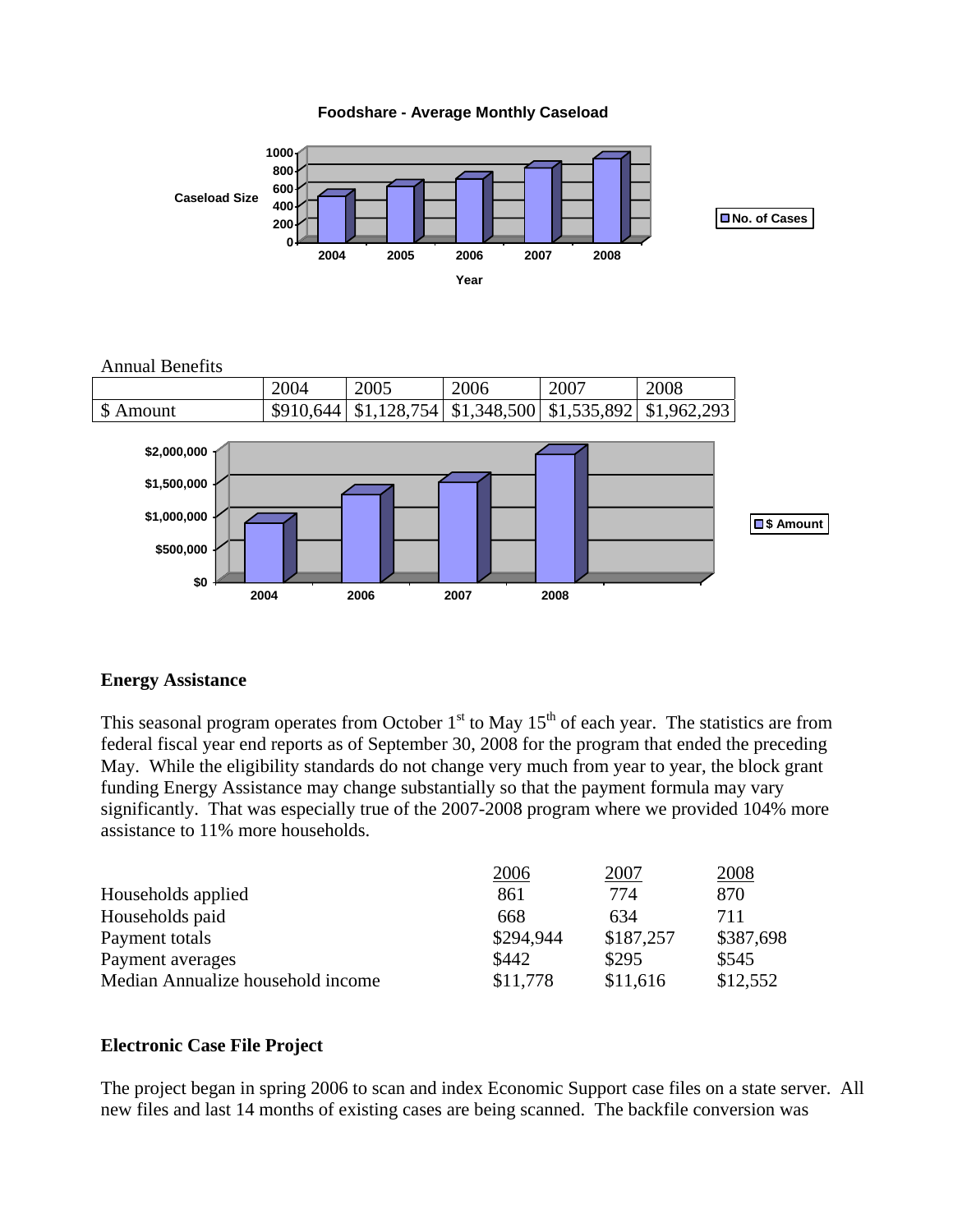completed in 2008. ECF increases state access to files for reviewing accuracy and compliance by county staff. The number of case reviews by state staff has therefore increased.

While this obviously has dramatically reduced our need for case record storage, our caseload volume makes the scanning process a significant workload issue. Between our two locations, we average about 10 hours per day scanning documents in order to keep the electronic files current.

# **Staffing and Organization**

A newly created Economic Support Specialist position was added to the unit to assist in managing the increased workload of the last several years. The person in this position completed the state new worker training requirements in early 2008 and has now fully assumed duties of the position. However, the gains in adding this position have been short-lived as we experienced such significant program growth overall in 2008. We expect our business to continue to grow in 2009 due to economic conditions. We have trained a support staff person in the intake pre-screening function and will increase our Intake Line availability by about 35% to help handle the volume of calls that we are receiving.

### **THE LONG TERM SUPPORT DIVISION**

The Long Term Support Division serves four distinct target groups:

- Developmentally Disabled (Children and Adults)
- Physically Disabled
- Frail Elderly and
- Adults and Elders at Risk

The programs that fall under Long Term Support Division are each mentioned below. The highlights in 2008 are reported below as well. You will notice a significant decrease in numbers throughout the long Term Support section. This is due to our implementation of Family Care. For specific details please refer to that section below.

# **CASE MANAGEMENT SERVICES**

Case managers are responsible for:

- Completing specific program assessments.
- Securing funding for allowable services.
- Ensuring ongoing compliance with program regulations to maintain the funding.
- The development of individualized case plans.
- Creating needed resources.
- Developing and presenting reports to the court.
- Information and referral services, etc.

#### **Number of people served in the Long Term Support Division:**

|                                         |     |     |     | 2004   2005   2006   2007   2008 |     |
|-----------------------------------------|-----|-----|-----|----------------------------------|-----|
| NO. OF Developmentally Disabled CLIENTS | 567 | 587 | 638 | 683                              | 708 |
| <b>APS CLIENTS</b>                      |     |     |     |                                  |     |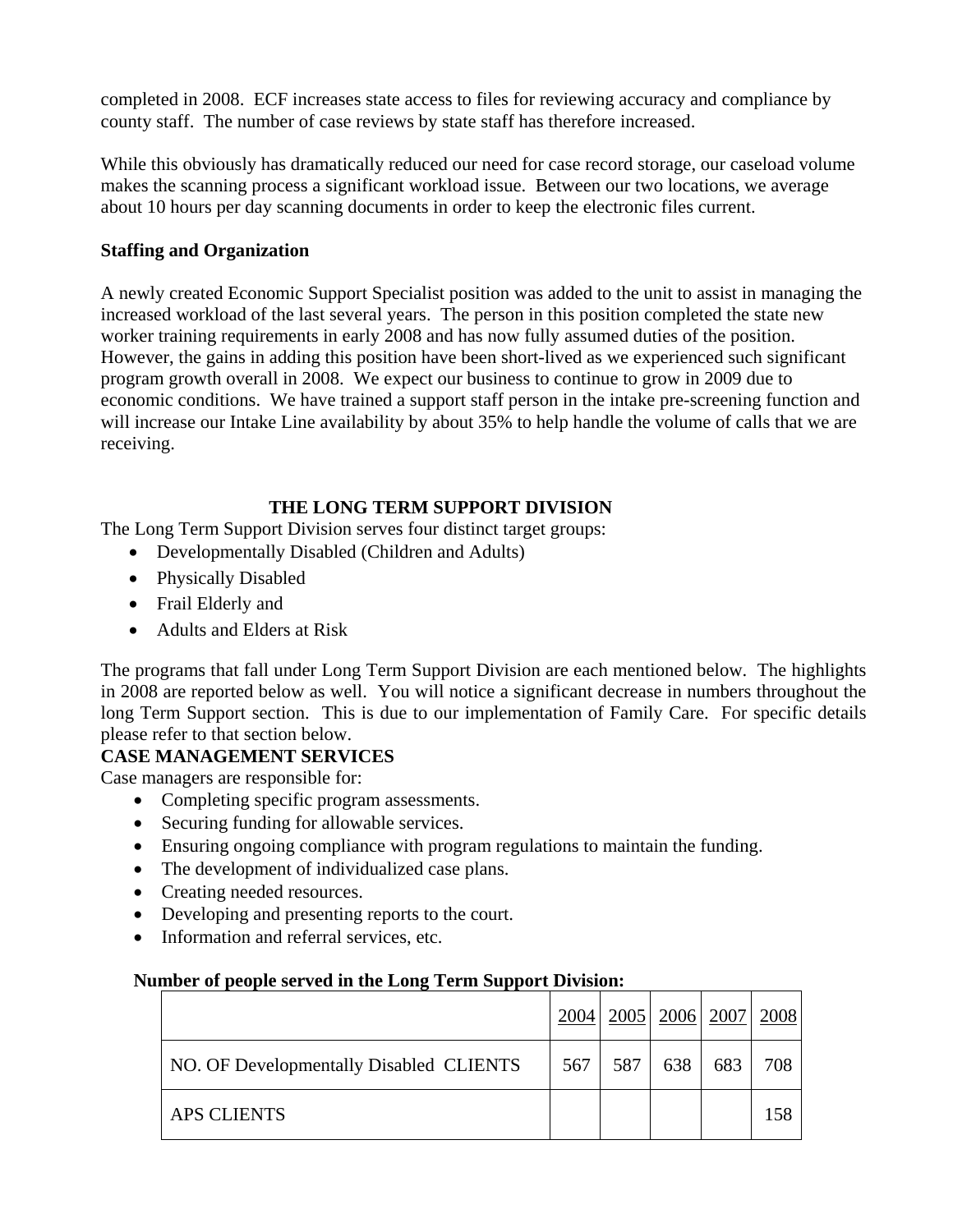| NO. of Physically Disabled and Elderly  |  |  |  |
|-----------------------------------------|--|--|--|
| Total NO. OF CLIENTS SERVED IN DIVISION |  |  |  |

# **ASSISTED LIVING/ADULT GROUP HOMES (CBRF's):**

• Persons residing in group homes need care, supervision, and services beyond room and board but not as much, if any, nursing care. Each home provides individualized services based upon the identified needs of the person.

**Number served and hours of service provided in Group Homes: (This information was not tracked prior to this year for physically disabled and elderly persons.)**

|                                                | 2004  | 2005 | 2006                     | <u>2007</u> |       |
|------------------------------------------------|-------|------|--------------------------|-------------|-------|
| NO. OF Developmental Disabilities RESIDENTS    | 28    | 29   | 29                       | 29          |       |
| NO. OF DAYS                                    | 8.104 |      | $9,305$   10,305   9,087 |             | 5,812 |
| NO. OF Physically Disabled & Elderly RESIDENTS |       |      |                          |             |       |
| NO. OF DAYS                                    |       |      |                          |             | 6.910 |

# **ADULT FAMILY HOMES AND THEIR CERTIFICATION:**

- Adult Family Homes must meet specific standards and comply with State Adult Family Home regulations and Medical Assistance Waiver Standards to be annually certified by the county and or licensed by the state. Adult Family Homes over 5 beds are licensed by the state.
- The Long Term Support Unit is responsible for certifying all 1-2 bed Adult Family Homes in Ozaukee County as well as those 1-2 homes that serve Ozaukee County residents that physically reside outside of Ozaukee County. The long term support staff person that serves as the Adult Family Home Coordinator also follows up on any complaints or concerns that may arise in regards to the care and services that are provided in those homes.
- Currently, the County is responsible for certifying nine, 1 to 2 bed Adult Family Homes. All of these homes serve persons with developmental disabilities. Each home is reviewed at least annually for compliance with meeting the Medical Assistance standards and requirements for Adult Family Home re-certification.
- Payment for the services provided to the individuals is dependent upon the amount of care and guidance, the significance of challenging behaviors and the degree of supervision needed.

**Number of people served and days of service provided in Adult Family Homes: (This information was not tracked prior to this year for persons with physical disabilities and elders.)**

|                                           | 2004 | 2005        | 2006 | 2007                                       | 2008 |
|-------------------------------------------|------|-------------|------|--------------------------------------------|------|
| NO. OF Developmentally Disabled RESIDENTS | 39   | $4^{\circ}$ | 48   | 58                                         | 58   |
| NO. OF DAYS                               |      |             |      | 12,985   16,289   17,059   20,455   10,096 |      |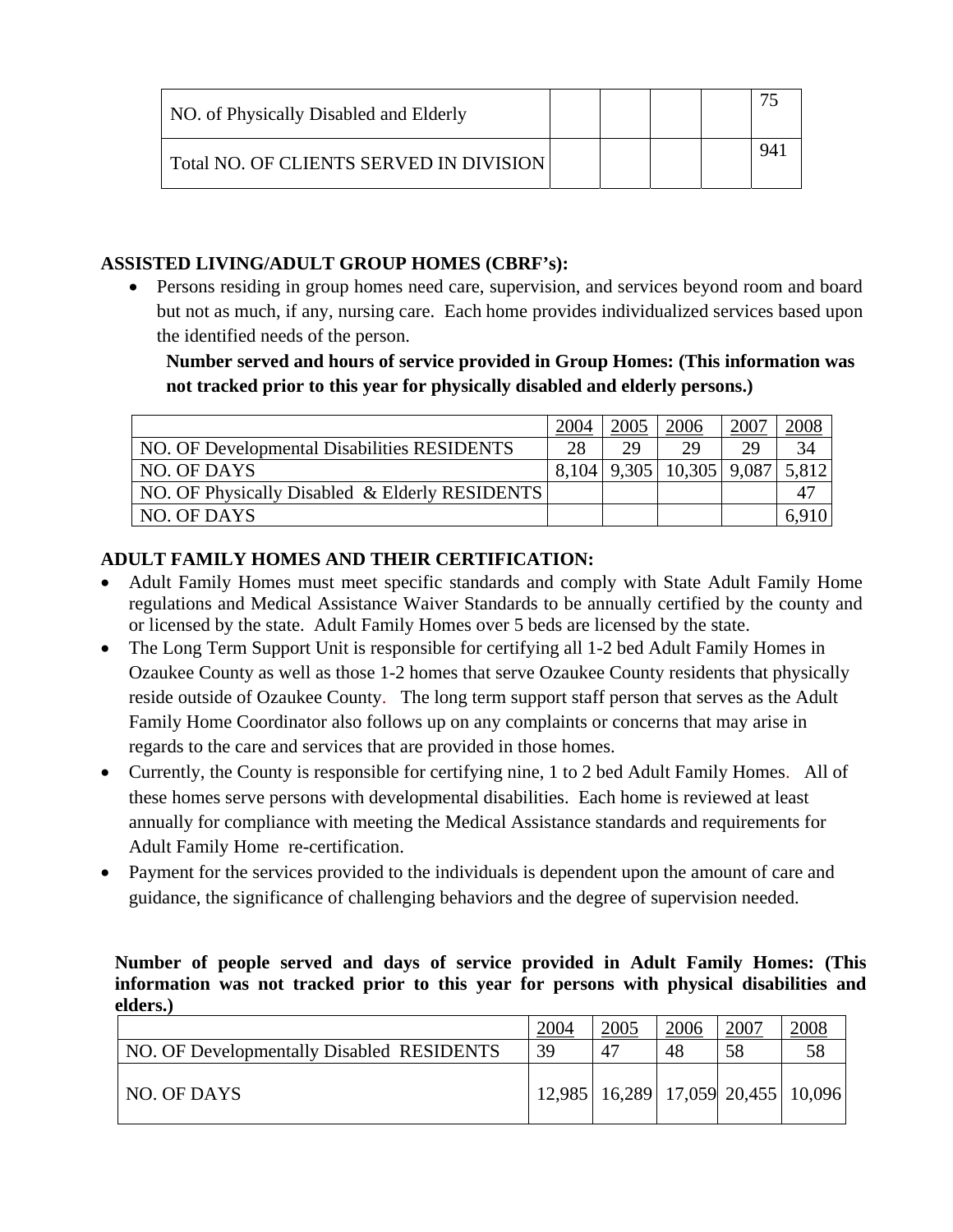| NO. OF Physically Disabled & Elderly RESIDENTS |  |  |  |
|------------------------------------------------|--|--|--|
| NO. OF DAYS                                    |  |  |  |

# **ADULT SUPERVISED APARTMENTS**

• People in these settings typically require daily assistance or assistance for many hours in the day. These are settings typically controlled by an agency.

### **Number served and hours provided in the Supervised Apartment Program:**

|                                           | 2005 | 2006                          | 2007 | <u>2008</u> |
|-------------------------------------------|------|-------------------------------|------|-------------|
| NO. OF Developmentally Disabled RESIDENTS |      |                               |      |             |
| NO. OF DAYS                               |      | 4,312 4,922 5,573 6,709 1,486 |      |             |

# **ADULT SUPPORTED LIVING PROGRAM**

- The individuals or their guardians, rather than a residential services agency, maintain the lease on the apartment or are the owners of a home and are responsible for it.
- The Department of Human Services purchases the independent living supports that work with the person to meet their daily living needs. Supportive follow-along services include: assistance with finances, shopping, homemaking, meal planning, laundry, self-care, nutrition, first aid, life safety skills and community awareness.

# **Number served and hours provided in the Adult Supported Living Program:**

|                                             | 2004 | 2005 | 2006 | 2007                                  |  |
|---------------------------------------------|------|------|------|---------------------------------------|--|
| NO. OF RESIDENTS Developmental Disabilities | 23   | 30   | 29   | つつ                                    |  |
| NO. OF HOURS                                |      |      |      | 6,450   7,546   7,727   7,514   2.773 |  |

# **SUPPORTED EMPLOYMENT SERVICES:**

- Many of the persons receiving Supported Employment services would otherwise be receiving facility-based day programming service which is significantly more costly.
- In a Supported Employment Program people are integrated into jobs with non-disabled persons.
- In a Supported Employment Program people need the assistance of an Employment Specialist to develop a job specifically for them and provide on-site job coaching services.

# **Number of people with developmental disabilities receiving Supported Employment Program services and the corresponding hours of service:**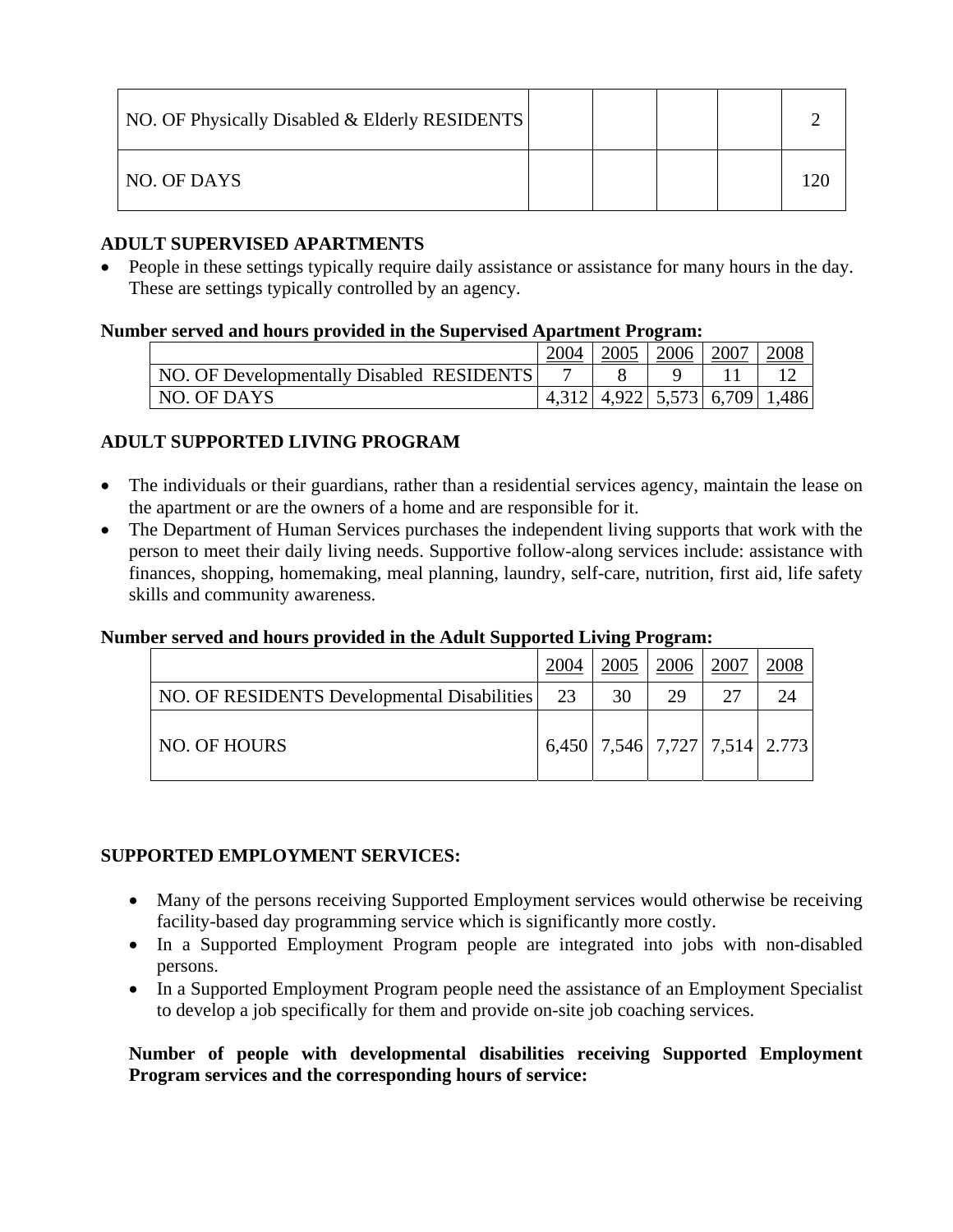|                                         | 2004 | 2005                                      | 2006 | 2007 | 2008 |
|-----------------------------------------|------|-------------------------------------------|------|------|------|
| NO. OF Developmentally Disabled PERSONS | 63   | 83                                        | 86   | 74   | 60   |
| NO. OF JOB COACH SERVICE HOURS          |      | 16,853   19,567   18,698   11,964   7,205 |      |      |      |

### **WORK RELATED SERVICES:**

• Work related services can provide a long-term work opportunity or they assist people in building and strengthening work skills and behaviors to prepare them for supported employment or placement into a community work setting.

#### **The number below includes work related services purchased and the number or hours of service:**

|                                         | 2004 | 2005 | 2006 | 2007         | 2008                                              |
|-----------------------------------------|------|------|------|--------------|---------------------------------------------------|
| NO. OF Developmentally Disabled PERSONS |      | 90   |      | $00^{\circ}$ |                                                   |
| <b>NO. OF HOURS</b>                     |      |      |      |              | 108,010   105,758   107,906   107,259   65,821.84 |

# **ADULT DAY SERVICES:**

- Adult Day Services programs serve people with complex needs (often medical) and challenging behaviors. These individuals need a significantly higher staff to client ratio.
- A wide variety of activities are designed to enrich the lives of participants through community involvement, supported participation and further developing skills in areas of leisure time usage, daily living skills, self-help skills, relationship building and integration into their community.

### **Number of people with developmental disabilities served in Adult Day Service Programs over the last five years:**

|                                         | 2005 | 2006 | 2007 | 2008                                         |
|-----------------------------------------|------|------|------|----------------------------------------------|
| NO. OF Developmentally Disabled PERSONS |      |      |      |                                              |
| NO. OF HOURS                            |      |      |      | 60,102   95,527   66,921   98,405   23,25.82 |

#### **DAY SERVICES/ADULTS-AFTER HOURS:**

• Ozaukee County contracted with Portal Industries, Inc. to coordinate and supervise a variety of community based recreational opportunities for people with developmental disabilities for both their enjoyment and to encourage further development of their community awareness, social skills, appropriate leisure skills and positive behaviors.

**Number of adults that received Day Service-After Hours, Services over the last five years and corresponding hours:** 

|                                         | 2004 |                                           | 2006 | 2007 |     |
|-----------------------------------------|------|-------------------------------------------|------|------|-----|
| NO. OF Developmentally Disabled PERSONS | 150  | 145                                       | 153  | 164  | 160 |
| NO. OF HOURS                            |      | 13,520   13,128   14,123   12,136   4,475 |      |      |     |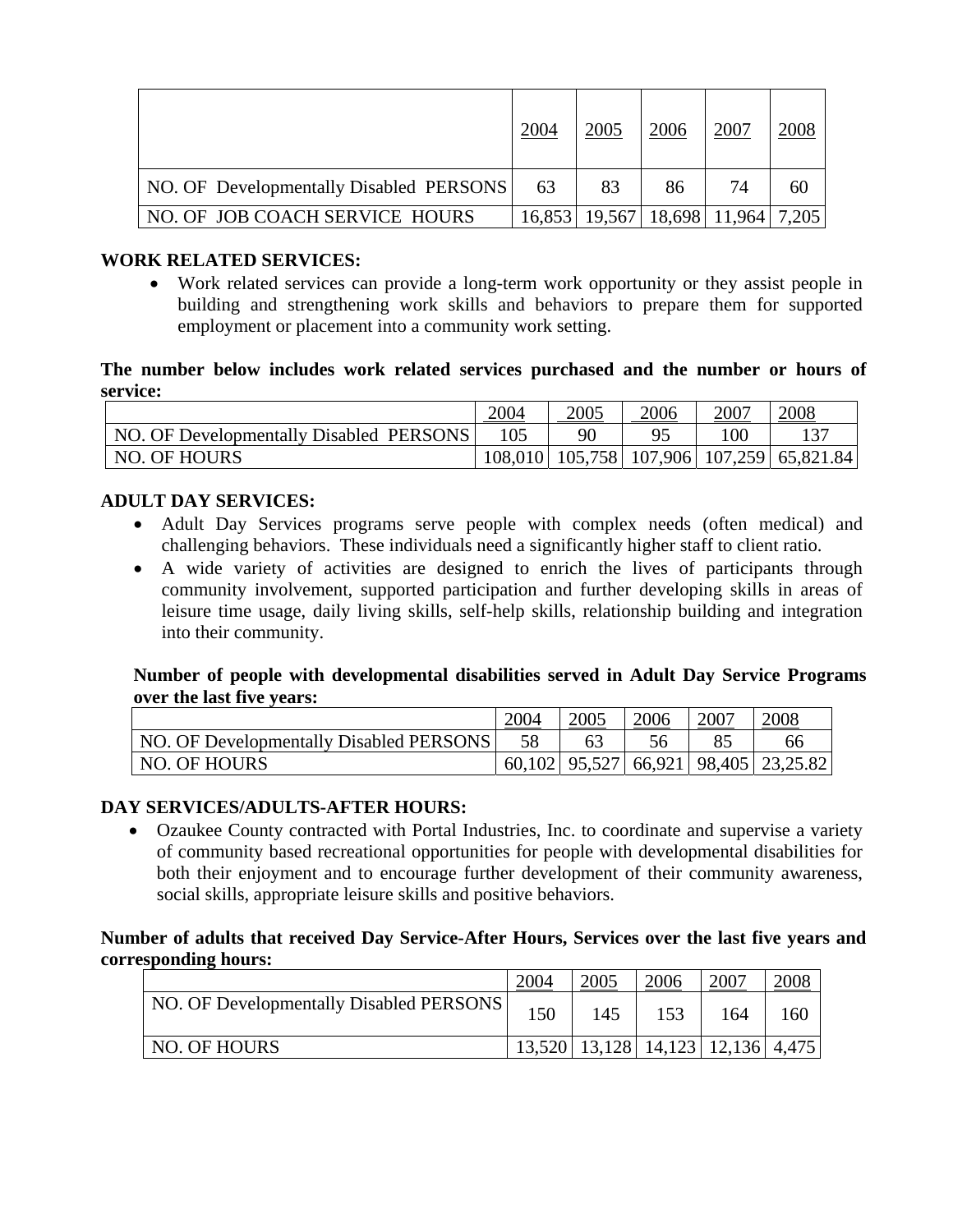# **ADULT DAY CARE**

• Adult day care centers provide a break (respite) to the caregiver while providing health services, therapeutic services, and social activities for people with Alzheimer's disease and related dementia, chronic illnesses, traumatic brain injuries, developmental disabilities, and other problems that increase their care needs. Some adult day care centers are dementia specific, providing services exclusively to that population. Other centers serve the broader population.

### **This information was not previously tracked for people with physical disabilities and elders but here is the information for 2008.**

| No. of Persons Elderly                    | n |
|-------------------------------------------|---|
| No. of persons Physically Disabled        |   |
| No. of persons Developmentally Disabled 4 |   |
| No. of Days                               |   |

# **ADULT PROTECTIVE SERVICES:**

• The Adult Protective Services (APS) team is responsible for investigating allegations of abuse and/or neglect of those that are considered Adults (18-59) or Elders age 60 and older and at Risk.

#### **Adult and Elder at Risk Investigations:**

|                | 2004 | 0<br>2005 | 2006 | 2007 | 2008 |
|----------------|------|-----------|------|------|------|
| # of           | 116  | 105       | 113  | 110  | 97   |
| Investigations |      |           |      |      |      |
| # with         | 69   | 51        | 59   | 57   | 58   |
| Substantiated  |      |           |      |      |      |
| Abuse or       |      |           |      |      |      |
| Neglect        |      |           |      |      |      |

The top three investigation reasons for 2008 for Adult and Elders at Risk were:

56.7% were for self neglect 12.3% for financial exploitation and 10% for neglect by others

- As part of our dedication to protecting those Adults and Elders at Risk, an I-Team was developed in 2002 and continues to meet every other month starting in January of each year. The focus of the team in 2008 was working to create MOU's with local law enforcement and banks to identify and report abuse or exploitation. While we did see a slight decrease in overall numbers in 2008, we continued to make the community aware of the services we offer. The team contributes that to the collaboration with the ADRC. The APS team continues to work with the Aging and Disability Resource Center (ADRC), Behavioral Health and the Family Care teams when situations arise and need attention.
- The APS team also completes comprehensive evaluations for the court as well as Annual Watts Reviews for those that are protectively placed and are elderly or physically disabled.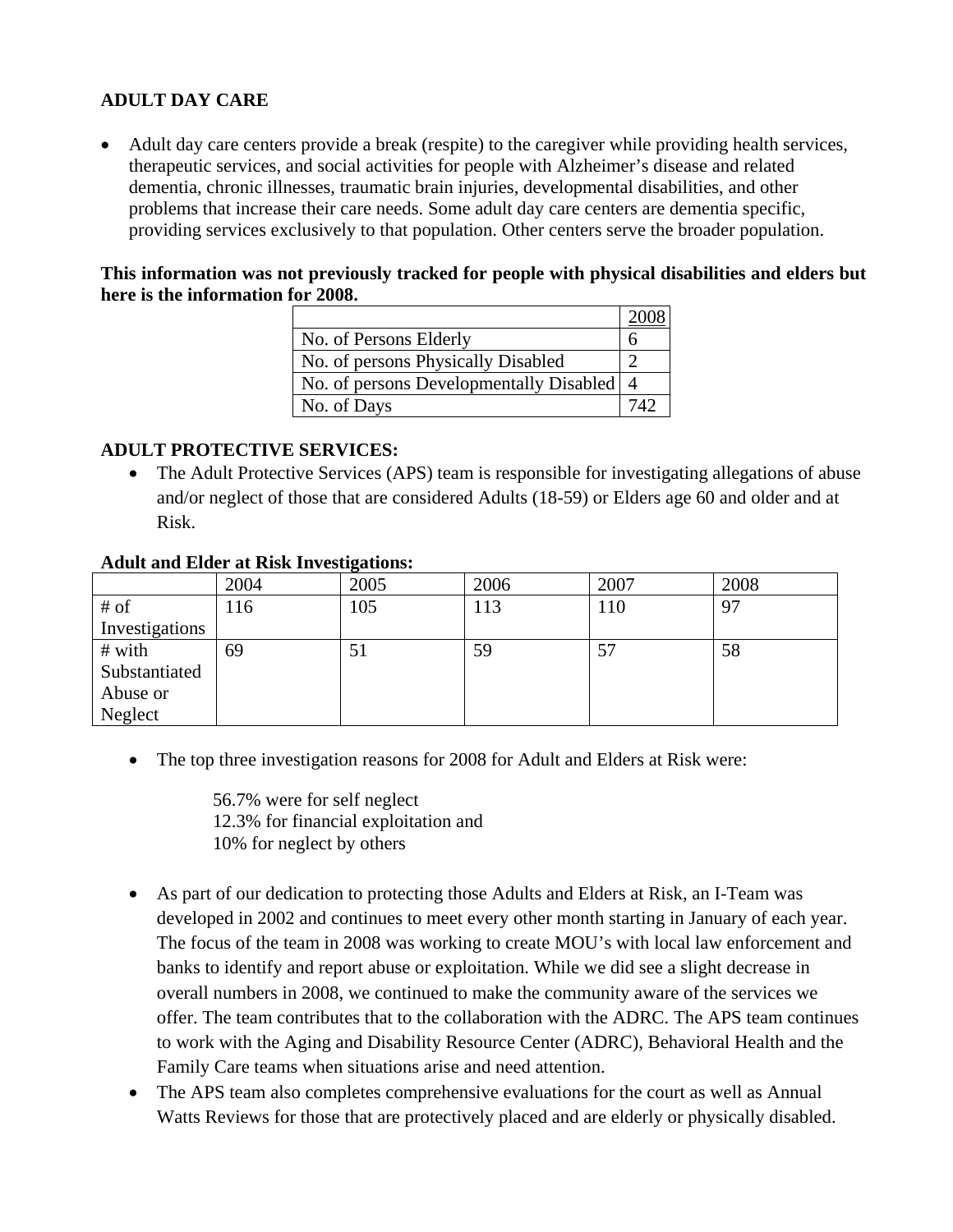The developmental disabilities case managers completed 61 Annual Watts Reviews for persons with developmental disabilities that were under a Protective Placement in 2008. They also did investigations of abuse, neglect, and financial exploitation for adults with developmental disabilities and adults at risk.

|                                                                   | 2004 | 2005 | 2006 | 2007 | 2008 |
|-------------------------------------------------------------------|------|------|------|------|------|
| Guardianships/Protective Placement Evaluations Elderly/Physically | 21   | 21   | 15   |      | 18   |
| Disabled                                                          |      |      |      |      |      |
| Guardianships/Protective Placement Evaluations Developmental      |      | 3    | 4    |      |      |
| <b>Disabilities</b>                                               |      |      |      |      |      |
| Annual Reviews for Protective Placements (WATTS) Elderly/PD       | 53   | 53   | 29   | 33   | 31   |
| Annual Reviews for Protective Placements (WATTS)                  | 48   | 53   | 56   | 58   | 61   |
| Developmentally Disabled                                          |      |      |      |      |      |

### **Comprehensive Evaluations and Annual Reviews for the Court:**

# **BIRTH TO THREE PROGRAM:**

- This program provides early intervention services to children under age 3 who have developmental delays or disabilities. Professional therapists are encouraged to do as much as they can to teach parents how to address their child's developmental needs within the child's daily environment.
- In 2008, we offered several Parent Language Facilitation groups as an option to meet the needs of children with speech delays. This did reduce some of the overall program costs compared to if these parent facilitation groups were not offered.

# **Number of children that received Birth to Three Services over the last five years:**

|                                              |  | 2004   2005   2006   2007   2008 |  |
|----------------------------------------------|--|----------------------------------|--|
| NO. OF CHILDREN  244   286   235   264   282 |  |                                  |  |

# **RESPITE CARE SERVICES:**

- When the natural family is no longer able to provide care, the person with the disability often requires a very costly alternate care arrangement. The family is then less afraid to commit to the long-term care responsibility for the child with disabilities if help is available.
- Respite care services allow the primary care giver to take a temporary break from their care giving responsibilities by providing a qualified and caring person to provide care for their child.

**Number of children and adults that received Respite Care Services over the last five years and corresponding hours**: (This information was not previously tracked for people with physical disabilities and elders.)

|                                            | 2004  |       | 2006  |       |       |
|--------------------------------------------|-------|-------|-------|-------|-------|
| No. of Elderly and Physically Disabled     |       |       |       |       |       |
| NO. OF HOURS-Elderly & Physically Disabled |       |       |       |       | 29    |
| NO. OF Developmentally Disabled Persons    |       | 85    |       | 104   |       |
| No. of Hours-Developmentally Disabled      | 5.223 | 5.788 | 6,650 | 6,784 | 2,804 |

# **CHILDRENS LONG TERM SUPPORT WAIVER PROGRAM:**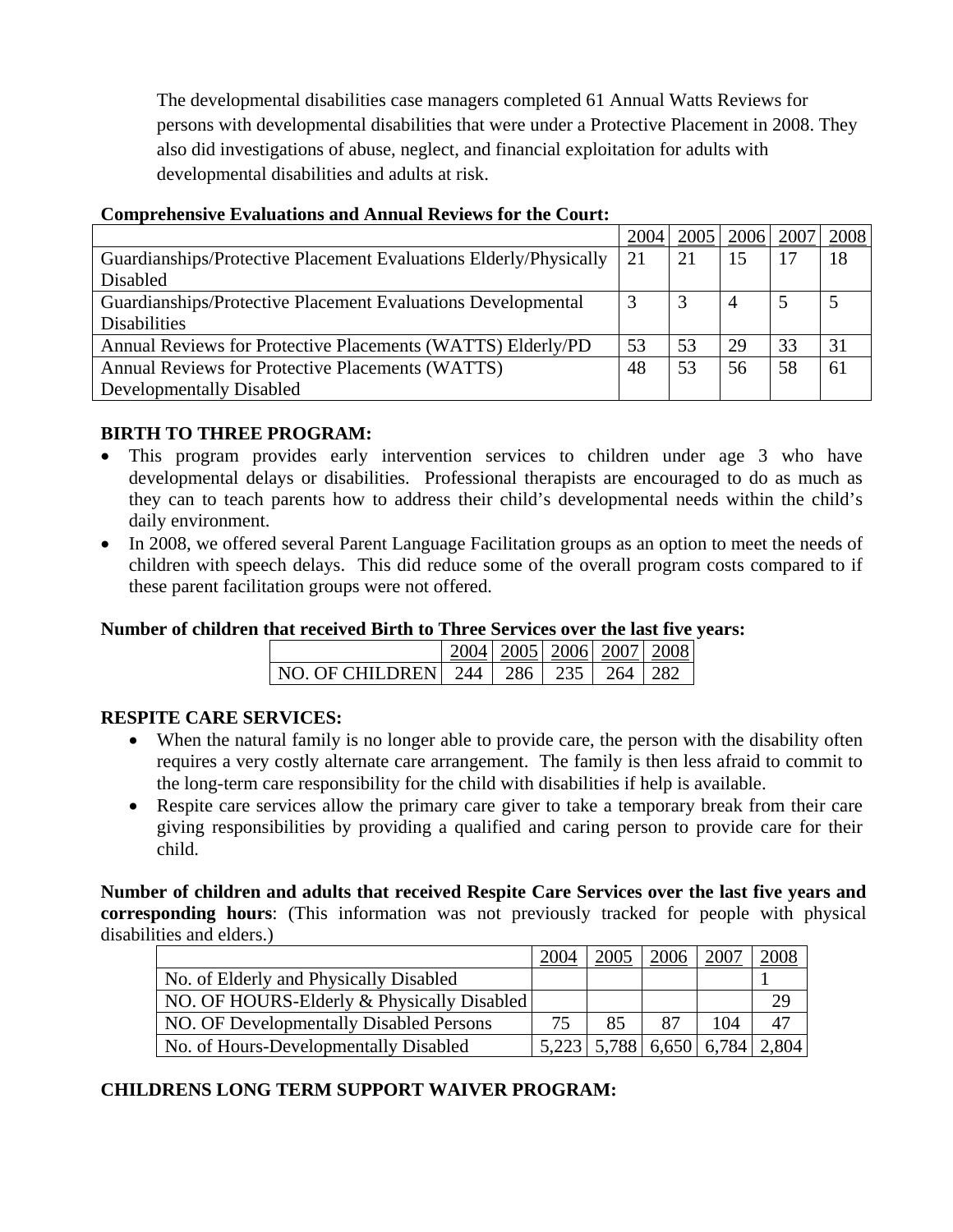- The Children's Long-Term Support (CLTS) Waiver permits Ozaukee County flexibly to use Medicaid funds for community supports and services to children. These waivers are called home and community-based service waivers (HCBS) very similar to the Community Integration Program Waivers (CIP). The CLTS waivers also give the county flexibility to develop and implement creative alternatives to placing Medicaid-eligible children in hospitals, nursing facilities or intermediate care facilities for persons with mental retardation. The CLTS Program recognizes that many individuals at risk of being placed in these facilities can be cared for in their homes and communities, preserving their independence and relationships with family and friends at a cost no higher than that of institutional care.
- With State approval counties have the flexibility to design each waiver program and select the mix of allowable waiver services that best meets the needs of the children they wish to serve.
- An application that averages 60 pages in length and a proposed Individual Service Plan is submitted to the state for each person that we apply for this funding. There are also intensive on-going requirements that must be met to keep this funding coming in every month. A recertification must be submitted to the state every 6 months for each child in the program.
- In 2008, we had a total of **15 children receiving CLTS waiver services.** Many of these children were already receiving county services so this transferred the funding from 100 % from county to our receiving an average of 60% reimbursement from the state for the child's waiver allowable costs.
- Some of these children are severely emotional disturbed and not developmentally disabled. This is a brand new target group for us to serve.

# **FAMILY SUPPORT PROGRAM:**

- Family Support Program is a state funded program to assist families with a severely disabled child living in the family home, 21 years of age or younger.
- It allows families to obtain the help they need to care for their disabled child at home by providing limited funding to purchase specific categories of authorized services and/or goods the family needs but cannot obtain through other sources.

#### **Number of children served in the Family Support Program over the last five years:**

|                | 2004 |  | 2005   2006   2007 | 2008 |
|----------------|------|--|--------------------|------|
| NO OF CHILDREN | 34   |  |                    |      |

# **SPECIAL SUMMER RECREATION PROGRAM FOR CHILDREN:**

- To bring enjoyment to the children and relief to their family, a four week afternoon program was developed 31 years ago.
- 2008 was the third year that Balance Inc took over the operation of the Special Summer Recreation Program. The program continued to be focused on providing community based program activities and offered numerous field trips. 1,562 volunteer hours and over 850 staff hours through Balance, Inc. were devoted to this program.
- In addition to Ozaukee County, the program is also sponsored by Ozaukee County ARC, Port Washington School District, Cedarburg Woman's Club and the Grafton School District.
- Balance also worked with the county and parents to develop a program to serve those age 16 to 20. Eight adolescents and young adults were served in this program two times per week over the summer. 1:1 buddies were assigned to each person. This program also participated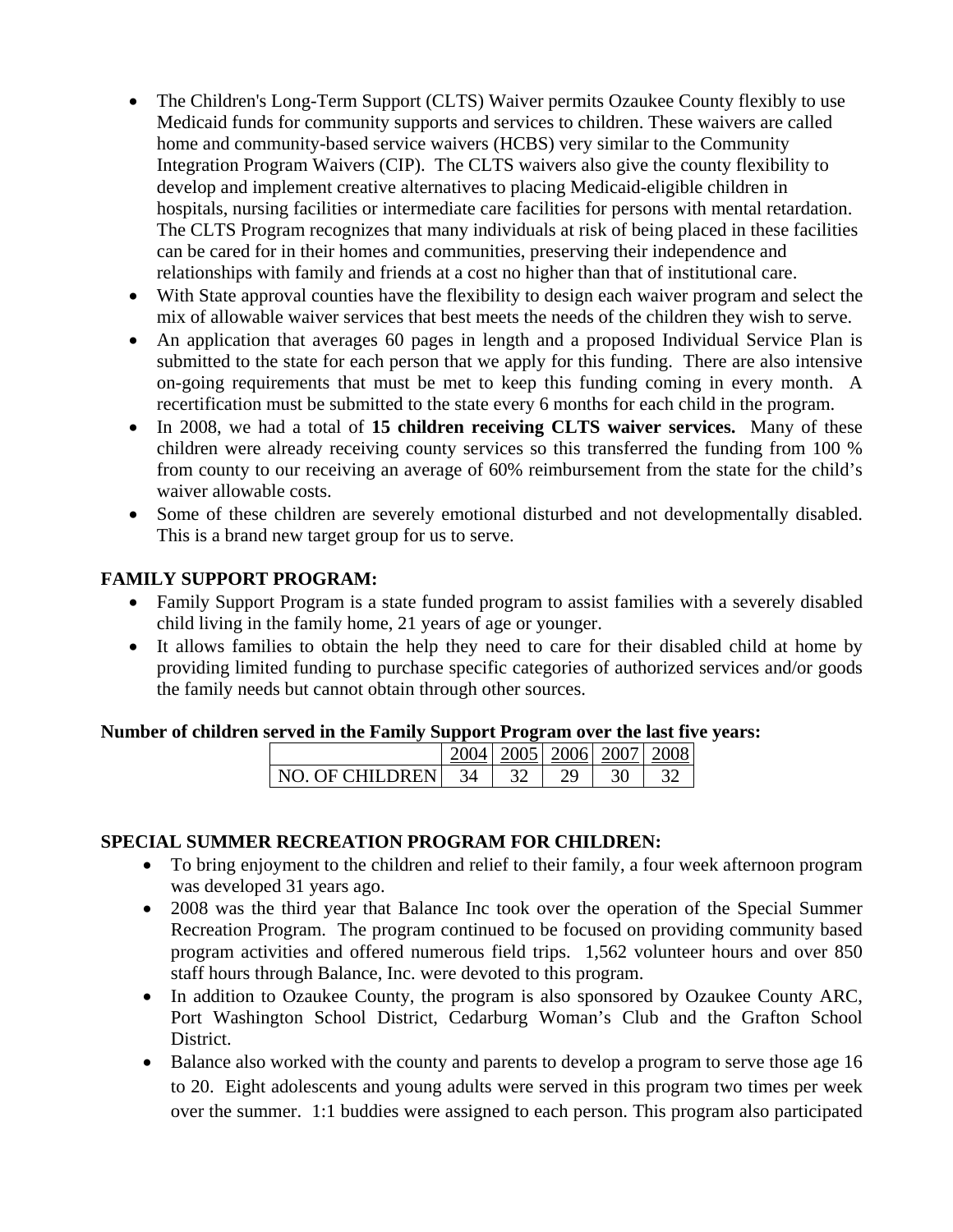in community fieldtrips. These fieldtrips were made up of various small groups. The numbers below do not include these individuals.

### **Number of children that received Special Summer Recreation Services over the last five years and corresponding hours of programming:**

|                                         | 2005                                    | 2006 | 2007 | 2008 |
|-----------------------------------------|-----------------------------------------|------|------|------|
| NO. OF Developmentally Disabled PERSONS |                                         |      |      |      |
| NO. OF HOURS                            | $1,561$   1,581   1,542   1,682   1,720 |      |      |      |

# **STATE INSTITUTIONAL CARE**

- The Ozaukee County residents currently residing within state institutions have been placed there because of extreme medical problems or significant behavioral challenges.
- These centers are being downsized as the result of the ICF-MR Initiative Wisconsin State Statutes and the courts are ordering that counties relocate people from the centers and other ICF–MR facilities into the community.
- Currently the Federal/State Medical Assistance Program, known as Title XIX, pays for the care given to Ozaukee County residents at the Wisconsin Centers for the Developmentally Disabled.
- The State has implemented waiver Programs to assist counties with the cost of community relocations. By the end of 2007, the total number of people served through the CIP program increased to 199. The individuals that were part of the ICF-MR relocation all transitioned to the Family Care Program.
- An essential component of the relocation of people living in institutions with severe disabilities is the development of new community resources. It is now the responsibility of the Care Management Organization (CMO) Community Care to enter into these new contracts.
- Currently it's virtually impossible to have anyone admitted as a new long-term admission to any of the State Centers for the Developmentally Disabled.

**The numbers below include long term care recipients living at Central and Southern Wisconsin Centers for the Developmentally Disabled**.

|                  | 2005                    | 2006 | 2007          | 2008 |
|------------------|-------------------------|------|---------------|------|
| NO. OF           |                         |      |               |      |
| <b>RESIDENTS</b> |                         |      |               |      |
| NO. OF DAYS      | $2,628$   2,555   2,121 |      | $1,145$ 1,464 |      |

# **CORPORATE GUARDIANSHIP**

- Corporate guardians are corporations or individuals that are set up to provide guardianship services for individuals who have no close family or other support systems and who need legal protection.
- In 2008, Ozaukee County was responsible for the cost of 5 individual's corporate guardianship fees.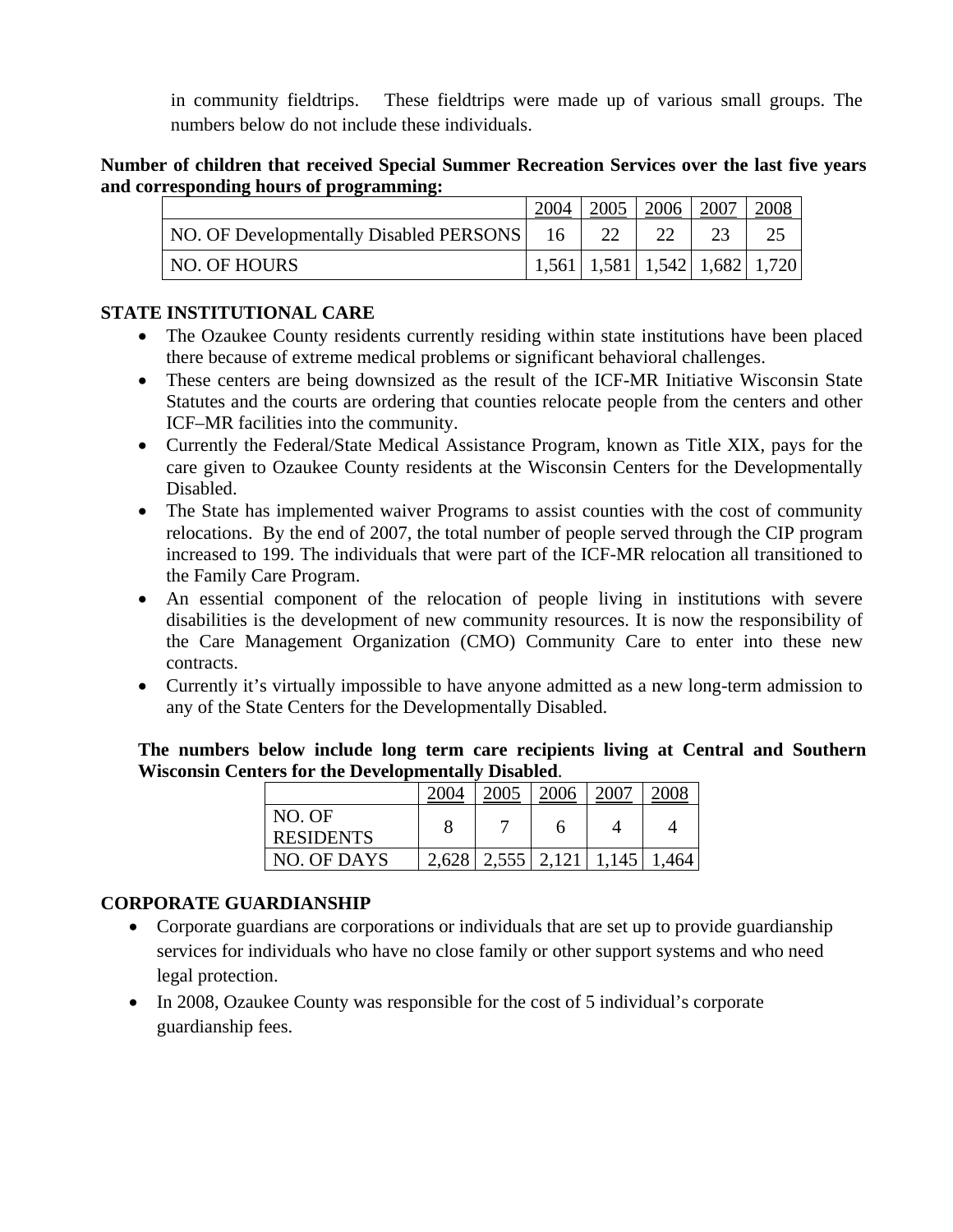# **FAMILY CARE PROGRAM FOR PERSONS WITH DEVELOPMENTAL DISABILITIES, PHYSICAL DISABILITIES AND FRAIL ELDERS:**

- 2008 was a transition year for the Long Term Support Division with the implementation of Family Care starting in March. Family Care is a managed care model for people needing long term care services and is administered by a Care Management Organization (CMO). The CMO for Ozaukee County is Community Care. Their web site is communitycareinc.org
- Beginning in March, Community Care contracted with Ozaukee County Department of Human Service' s Long Term Support Division for case management services for individuals served in the Family Care Program. Many of the staff from the Long Term Support Division's Developmental Disabilities Unit and Adult Services Unit merged to form the County case Management Unit (CMU) for the Family Care Program.
- The county case management unit (CMU) for the Family Care Program serves those who are at least 18 years old and have a developmental and or physical disability or are a frail elder. Many of these people were receiving services through the home and community based waiver and Community Options programs prior to being enrolled in Family Care.
- From March to August, 2008 all of the adults that were previously served under the Community Integration Waiver Programs and the Community Options Programs were transitioned to Family Care.
- From March to August 2008, our long term support staff was responsible for doing options counseling and enrolling people that were previously served under the waiver s and Community Options Programs into Family Care. Also during this time the Ozaukee County Aging and Disabilities Resource Center, (ADRC) began enrolling people from the waiting list for Long Term Support Services in the Family Care Program. Then they were transferred to our CMU.
- After August 2008, we have been working with those individuals that have enrolled from the waiting list.
- The wait list, intake, assistance and enrollment into Family Care is now coordinated through the Ozaukee County Aging and Disabilities Resource Center, (ADRC) and then once found eligible the person is transferred to Long Term Support for service planning and ongoing long term case management services.

# **WAIVER PROGRAMS**

• Prior to Family Care, the majority of adults that received services through the Division of Long Term Support were funded through the Community Options Program and / or the Community Integration home and community based waiver program. We also served a couple of individuals under the Brain Injury Waiver (BIW).

**Prior to Family Care, the following numbers of individuals were served under the CIP (Community Integration Program) BIW and COP (Community Options Program) Programs:** 

|                                                             |  |  | 2004   2005   2006   2007   2008* |
|-------------------------------------------------------------|--|--|-----------------------------------|
| Developmentally Disabled (DD)   148   150   183   185   199 |  |  |                                   |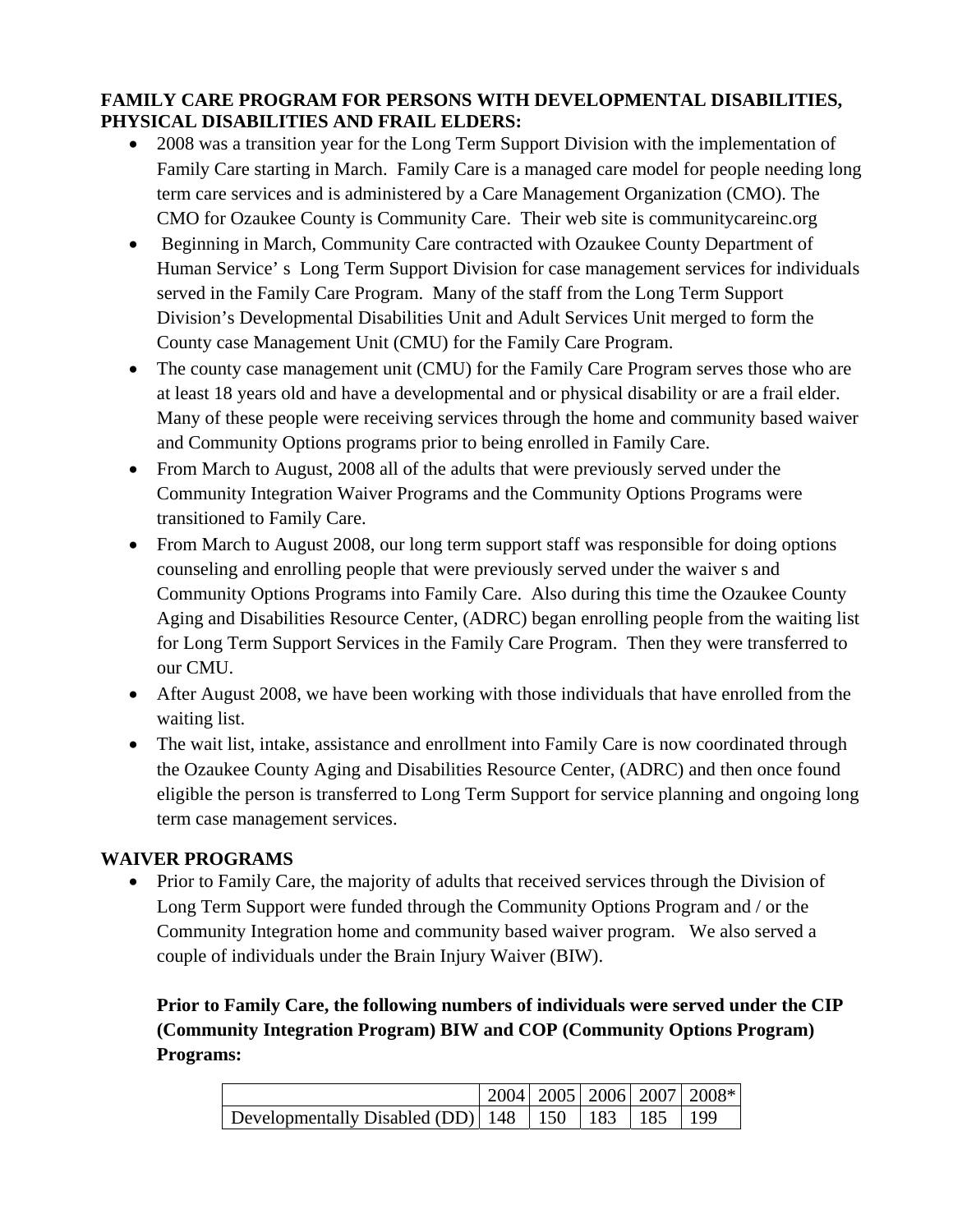| Physically Disabled (PD) |     | $\sim$     | ററ | ററ |
|--------------------------|-----|------------|----|----|
| Elderly                  | ۵a  | $O^{\sim}$ | 94 |    |
| Mentally Ill             | . . | ت          |    |    |

\* Note, 2008 data is based on 6 months of CIP/COP enrollment data as many clients transitioned to Family Care beginning in March, 2008.

**Family Care Enrollment from March 1 through December 31, 2008 includes transitions from COP/waiver programs and those enrolling from the wait list:** 

|                            | March | April | <b>May</b> |    | June   July   August   Sept   Oct |             |   | <b>Nov</b> | Dec | Total |
|----------------------------|-------|-------|------------|----|-----------------------------------|-------------|---|------------|-----|-------|
| Developmentally Disabled   | 35    | 38    | 38         | 34 |                                   |             |   |            |     | 222   |
| Elderly                    | ⊥J    | 16    | 14         | 16 | 18                                |             | 4 |            |     | 110   |
| <b>Physically Disabled</b> |       |       |            |    |                                   | 4           |   |            |     | 50    |
| Total                      | 53    | 59    | 60         | 55 | 58                                | $1^{\circ}$ | 8 |            |     | 384   |

- At the end of December, the Long Term Support Division contracted 7 social workers and 4 Registered Nurses (RN's) and county Human Services management staff for the Family Care Program.
- Community Care also has staff members that provide case management services and RN services for members under the Family Care Program. Some Family Care Teams are made up of County employees and others are a combination of Community Care employees and County employees. There are also Community Care employee teams. By the end of December Community Care hired 3 social work case managers and one RN and several ancillary staff including a Financial Specialist, a Physical Therapist Specialist, and a Lead Functional Screener etc. Most of these positions are based in Ozaukee County on a part time basis as several of these positions are shared among a few counties in the nearby area.

#### **Case Management Hours Billed to Community Care under Family Care:**

|                  | March   April   May |     |  | June   July   August   Sept   Oct                                                  |  | Nov Dec | Total |
|------------------|---------------------|-----|--|------------------------------------------------------------------------------------|--|---------|-------|
| Hours Billed 527 |                     | 803 |  | $\frac{1}{1.135}$   1,081   1,166   1,333   1,385   1,431   1,227   1,107   11,195 |  |         |       |

• These case management hours brought in a significant amount of revenue to the Department of Human Services to off- set the costs of the county staff positions devoted to the Family Care Program. The total revenue that we earned in 2008 for our work in the Family Care Program (from March through December) was \$882,982.72.

# • **LONG TERM SUPPORT FUNDING**

Prior to Family Care, funding for long term support programs came from both State and Federal Funds. In addition to state and federal funds county levy was also needed to support many persons with developmental disabilities:

|                                                                                                       | 2004      | 2005      | 2006      | 2007      | 2008      |
|-------------------------------------------------------------------------------------------------------|-----------|-----------|-----------|-----------|-----------|
| State COP/CIP II Funds                                                                                | \$502,944 | \$483.913 | \$488,873 | \$534,424 | \$484,356 |
| Federal Waiver Funds Elderly & PD   \$1,612,018   \$1,864,722   \$1,999,204   \$2,145,017   \$795,016 |           |           |           |           |           |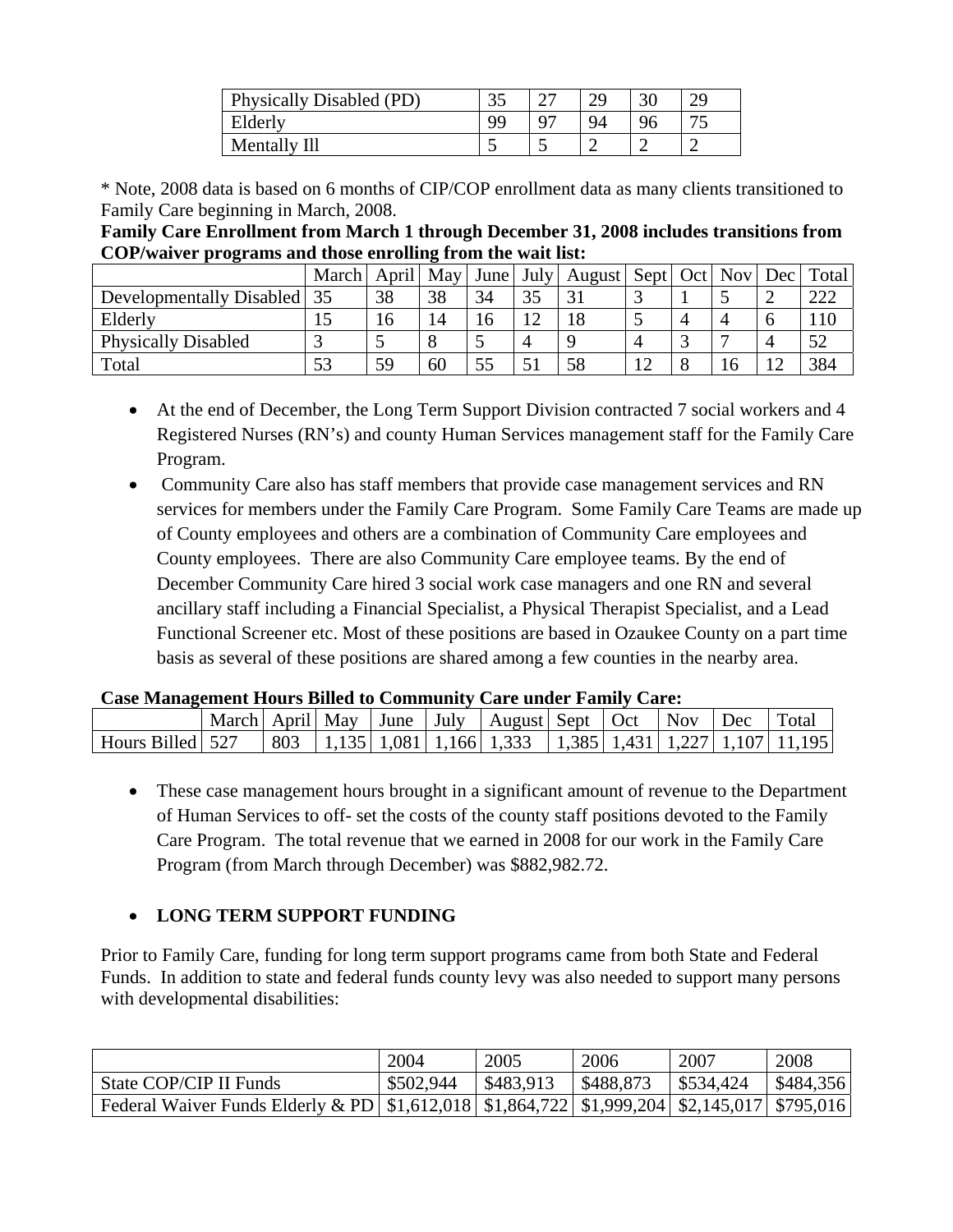• With the implementation of Family Care, Ozaukee County no longer has the fiscal responsibility for those adults that were previously serviced under the waiver programs.

# **MEDICAID PERSONAL CARE PROGRAM:**

- In 2008, The MA-Personal Care Program has had a significant reduction in the amount of hours that were billed directly to MA due to Family Care covering this service as part of the Family Care Benefit Package. The County CNA's have been able to continue to provide personal care to the clients through Family Care and the County bills Community Care for those services that are rendered.
- This has allowed for continuity of care for the clients served but also has provided additional revenue for our staff costs.

# **The number of people receiving Medicaid Personal Care Services:**

|                   | 2004   2005   2006   2007   2008 |    |    |  |
|-------------------|----------------------------------|----|----|--|
| NO. OF PERSONS 34 | 58                               | 61 | ٦h |  |

### **\*All but 7 clients have transitioned to receiving services through the Family Care program versus the personal care program. Several of the people that remained in the MA Personal Care Program are children with developmental disabilities**

- Waiting lists for some services to persons with developmental disabilities continued in 2008. At the end of December there were 20 people waiting for children's Family Support Program services, 10 people waiting for Children's Long Term Support Waiver and.4 children waiting for Special Summer Recreation Program services. Due to the implementation of Family Care the adult waiting lists are no longer the responsibility of the county.
- We also learned significantly more about LTC Reform. In 2008, Ozaukee County Department of Human Services staff continued working in collaboration with many other counties to plan for the implementation of managed care.
- The Department of Human Services staff in conjunction with the Health and Human Services Board developed a written specific Asset Policy which allowed us to look at assets and income as a factor in receiving Long Term Care services starting in 2008. Beginning in 2008, fifteen clients with developmental disabilities were discontinued from county funding. Most of these families made private pay arrangements to continue their services.
- Staff from the Long Term Support Division continued to work with a private vendor to develop an automated clinical case management system. The goals of this system are to allow staff to work more efficiently, to better to track trends and to measure the cost of achieving specific client and program outcomes.
- In 2008, a well attended countywide resource night for families of children with special needs was held in Port Washington for the forth year. This was in collaboration between the Ozaukee County Department of Human Services, Developmental Disabilities Unit, Ozaukee County Public Health Department, and the parent liaisons for Children with Special Health Care Needs.
- We continue to be challenged to meet the needs of the people we serve with significant health needs and medical conditions because our clients are aging along with the rest of the general population. We continue to see an increase in the number of people we serve with down Syndrome and Alzheimer's disease.
- In 2008, the Long Term Care Division staff worked very hard to serve as many people as possible with the resources that we have. Even though the work demands are tremendous and our clients